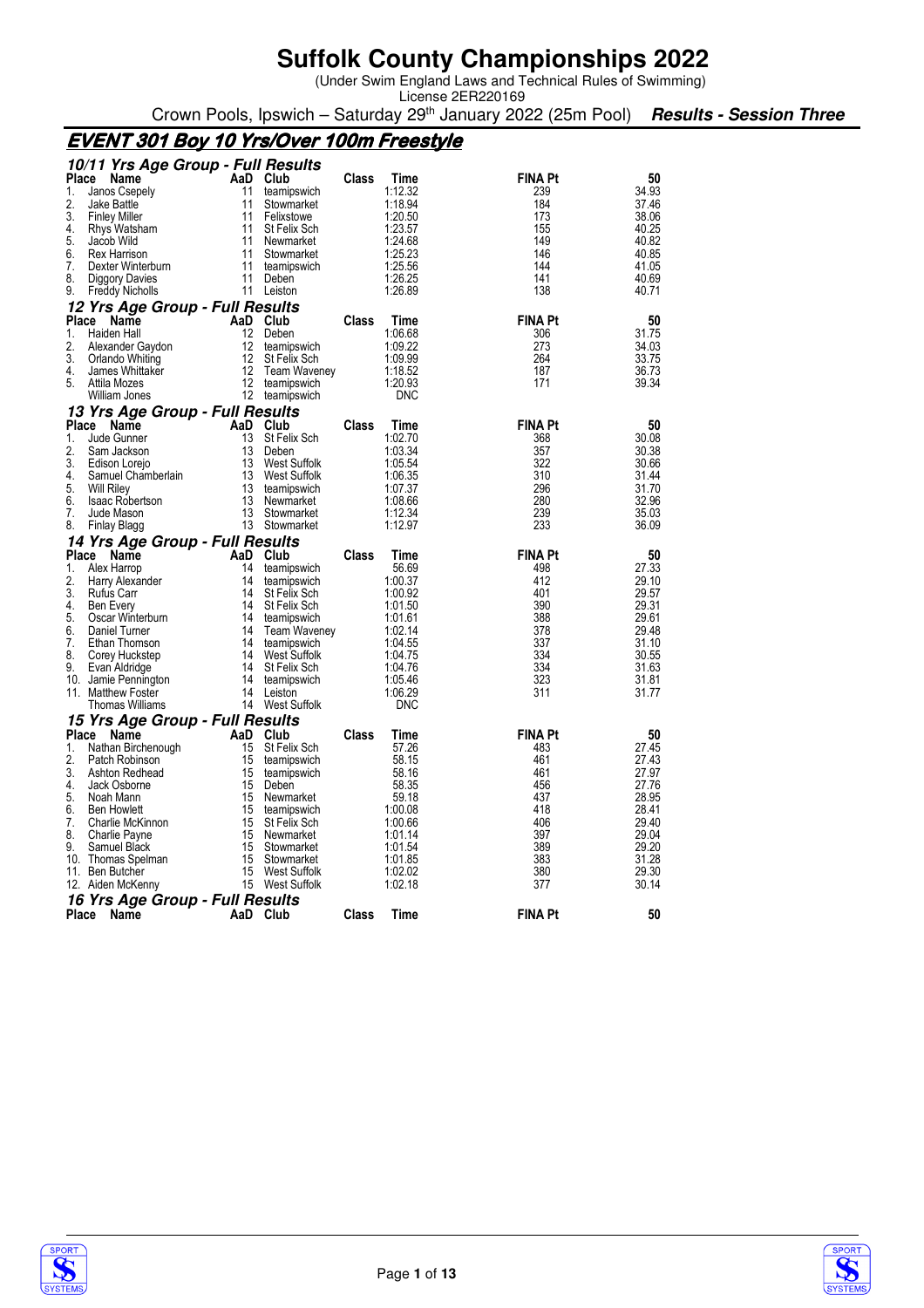(Under Swim England Laws and Technical Rules of Swimming)

|          | License 2ER220169                        |          |                               |              |                |                                                                                                  |                |                                |  |  |
|----------|------------------------------------------|----------|-------------------------------|--------------|----------------|--------------------------------------------------------------------------------------------------|----------------|--------------------------------|--|--|
|          |                                          |          |                               |              |                | Crown Pools, Ipswich - Saturday 29 <sup>th</sup> January 2022 (25m Pool)                         |                | <b>Results - Session Three</b> |  |  |
|          | <b>Matthew Baker</b>                     | 16       | <b>West Suffolk</b>           |              | 51.64          | 659                                                                                              | 25.25          |                                |  |  |
| 2.       | <b>William Ellard</b>                    | 16       | St Felix Sch                  |              | 53.73          | 585                                                                                              | 25.14          |                                |  |  |
| 3.       | Archie Chamberlain                       |          | 16 West Suffolk               |              | 54.40          | 563                                                                                              | 25.66          |                                |  |  |
| 4.       | Daniel Clayton                           | 16       | teamipswich                   |              | 56.13          | 513                                                                                              | 27.03          |                                |  |  |
| 5.       | Luka Page                                | 16       | West Suffolk                  |              | 56.33          | 507                                                                                              | 26.81          |                                |  |  |
| 6.<br>7. | Joe Flowers                              | 16       | St Felix Sch                  |              | 56.89          | 492                                                                                              | 26.66          |                                |  |  |
|          | <b>August Stephens</b>                   |          | 16 Newmarket                  |              | 57.68          | 472                                                                                              | 27.43          |                                |  |  |
| 8.       | Joseph McGonigle                         | 16       | Newmarket                     |              | 57.88          | 468                                                                                              | 27.51          |                                |  |  |
| 9.       | Raven Dodsworth                          | 16       | Newmarket                     |              | 57.93          | 466                                                                                              | 27.41          |                                |  |  |
|          | 10. Fynley Blake                         | 16       | teamipswich                   |              | 58.20          | 460                                                                                              | 28.55          |                                |  |  |
|          | 11. Daniel Pryke                         | 16       | Deben                         |              | 58.29          | 458                                                                                              | 28.60          |                                |  |  |
|          | 17 Yrs/Over Age Group - Full Results     |          |                               |              |                |                                                                                                  |                |                                |  |  |
| Place    | Name                                     |          | AaD Club                      | <b>Class</b> | Time           | <b>FINA Pt</b>                                                                                   | 50             |                                |  |  |
| 1.       | Marin De Villard                         | 17       | St Felix Sch                  |              | 52.65          | 621                                                                                              | 25.27          |                                |  |  |
| 2.       | Jordan Catchpole                         | 23       | Team Waveney                  | 14           | 53.21          | 602                                                                                              | 25.24          |                                |  |  |
| 3.       | Joseph Bavey                             | 17       | Newmarket                     |              | 53.66          | 587                                                                                              | 25.24          |                                |  |  |
| 4.       | Jake Thomas-Mansfield                    | 22       | <b>West Suffolk</b>           |              | 53.78          | 583                                                                                              | 25.91          |                                |  |  |
| 5.       | Jack Pallant                             | 18       | Team Waveney                  |              | 54.00          | 576                                                                                              | 25.66          |                                |  |  |
| 5.       | Thomas Page                              |          | 18 West Suffolk               |              | 54.00          | 576                                                                                              | 25.28          |                                |  |  |
| 7.       | Myles Turner                             |          | 22 West Suffolk               |              | 54.10          | 573                                                                                              | 26.21          |                                |  |  |
| 8.       | Joseph Kenny                             | 17       | St Felix Sch                  |              | 54.43          | 562                                                                                              | 26.08          |                                |  |  |
| 9.       | Robbie Brindley                          | 18       | West Suffolk                  |              | 54.82          | 550                                                                                              | 25.96          |                                |  |  |
|          | 10. Sam Perkins                          | 20       | teamipswich                   |              | 54.95          | 547                                                                                              | 25.85          |                                |  |  |
|          | 11. Harvey Hall                          | 19       | Deben                         |              | 55.24          | 538                                                                                              | 26.71          |                                |  |  |
|          | 12. Harry Saunders                       | 20       | Newmarket                     |              | 55.54          | 529                                                                                              | 26.27          |                                |  |  |
|          | 13. Comelis Verdonk                      | 18       | Newmarket                     |              | 56.18          | 511                                                                                              | 26.53          |                                |  |  |
|          | 14. Joab Carr                            |          | 18 St Felix Sch               |              | 56.28          | 509                                                                                              | 26.87          |                                |  |  |
|          | 15. Lewis Chapman<br>16. Harrison Holmes |          | 21 Stowmarket                 |              | 56.46<br>56.76 | 504<br>496                                                                                       | 26.48<br>27.13 |                                |  |  |
|          |                                          |          | 17 Team Waveney<br>Stowmarket |              |                | 489                                                                                              |                |                                |  |  |
|          | 17. Matthew Brown<br>18. Zak Baldwin     | 17<br>17 | Newmarket                     |              | 57.03<br>57.26 | 483                                                                                              | 27.02<br>26.90 |                                |  |  |
|          | 19. Connor Houston                       | 18       | Deben                         |              | 57.55          | 476                                                                                              | 28.11          |                                |  |  |
|          | 20. Matthew Debenham                     | 18       | teamipswich                   |              | 57.95          | 466                                                                                              | 27.20          |                                |  |  |
|          |                                          |          | 28 teamipswich                |              | 9 1:01.02      | 399                                                                                              | 28.88          |                                |  |  |
|          | 21. Ryan Crouch                          |          |                               |              |                |                                                                                                  |                |                                |  |  |
|          | Name                                     |          |                               | <b>Class</b> |                | <b>Combined Result - Multi-Classification by British Para-Swimming Points</b><br><b>BDPoints</b> | 50             |                                |  |  |
| Place    |                                          |          | AaD Club                      |              | Time           |                                                                                                  |                |                                |  |  |
| 1.       | Jordan Catchpole                         | 23       | <b>Team Waveney</b>           | 14           | 53.21          | 937<br>646                                                                                       | 25.24          |                                |  |  |
| 2.       | Ryan Crouch                              | 28       | teamipswich                   | 9            | 1:01.02        |                                                                                                  | 28.88          |                                |  |  |

### **EVENT302 Girl 10 Yrs/Over 100m IM 302 100m IM**

|              | 10/11 Yrs Age Group - Full Results |                  |                     |         |                |  |  |  |  |  |  |  |
|--------------|------------------------------------|------------------|---------------------|---------|----------------|--|--|--|--|--|--|--|
| <b>Place</b> | Name                               | AaD              | Club                | Time    | <b>FINA Pt</b> |  |  |  |  |  |  |  |
| $1_{-}$      | Nina Allen                         | 11               | Newmarket           | 1:28.75 | 258            |  |  |  |  |  |  |  |
| 2.           | India Clement                      | 10               | West Suffolk        | 1:30.47 | 243            |  |  |  |  |  |  |  |
| 3.           | Izzy Gebhard                       | 11               | teamipswich         | 1:31.33 | 236            |  |  |  |  |  |  |  |
| 4.           | Maelys Jacquet                     | 11               | Felixstowe          | 1:31.39 | 236            |  |  |  |  |  |  |  |
| 5.           | <b>Isla Coackley</b>               | 11               | teamipswich         | 1:31.68 | 234            |  |  |  |  |  |  |  |
| 6.           | <b>Iolanthe Alty</b>               | 11               | teamipswich         | 1:33.60 | 220            |  |  |  |  |  |  |  |
| 7.           | Rebecca Luckett                    | 11               | <b>Team Waveney</b> | 1:35.23 | 208            |  |  |  |  |  |  |  |
| 8.           | Poppy Moore                        | 11               | West Suffolk        | 1:36.34 | 201            |  |  |  |  |  |  |  |
| 9.           | Emilia Armstrong                   | 11               | Stowmarket          | 1:36.70 | 199            |  |  |  |  |  |  |  |
| 10.          | Sophie Knight                      | 10               | Hadleigh            | 1:39.54 | 182            |  |  |  |  |  |  |  |
| 11.          | Lola-Rose Curtin                   | 11               | Team Waveney        | 1:42.79 | 166            |  |  |  |  |  |  |  |
| 12.          | Erin Stewart                       | 11               | West Suffolk        | 1:42.93 | 165            |  |  |  |  |  |  |  |
| 13.          | Olivia Swallow                     | 10               | teamipswich         | 1:49.50 | 137            |  |  |  |  |  |  |  |
|              | Casey Hopewell-Campion             | 11               | Newmarket           | DQ      |                |  |  |  |  |  |  |  |
|              | 12 Yrs Age Group - Full Results    |                  |                     |         |                |  |  |  |  |  |  |  |
| Place        | Name                               | AaD              | Club                | Time    | <b>FINA Pt</b> |  |  |  |  |  |  |  |
| 1.           | Erin Barber                        | 12               | Newmarket           | 1:16.60 | 401            |  |  |  |  |  |  |  |
| 2.           | Lily Steel                         | 12               | teamipswich         | 1:18.27 | 376            |  |  |  |  |  |  |  |
| 3.           | Grace Mutton                       | 12               | teamipswich         | 1:21.76 | 330            |  |  |  |  |  |  |  |
| 4.           | Nicole Peddelty                    | 12 <sup>°</sup>  | teamipswich         | 1:24.77 | 296            |  |  |  |  |  |  |  |
| 5.           | Anniston Coleman                   | 12 <sup>°</sup>  | Newmarket           | 1.24.94 | 294            |  |  |  |  |  |  |  |
| 6.           | <b>Emily Sinclair</b>              | 12               | West Suffolk        | 1:25.35 | 290            |  |  |  |  |  |  |  |
| 7.           | Samantha Martelino                 | 12 <sup>12</sup> | Newmarket           | 1:28.20 | 263            |  |  |  |  |  |  |  |
| 8.           | <b>Brooke Copping</b>              | 12 <sup>2</sup>  | West Suffolk        | 1:29.50 | 251            |  |  |  |  |  |  |  |
| 9.           | Erin Wright                        | 12               | teamipswich         | 1:31.46 | 235            |  |  |  |  |  |  |  |
|              | 13 Yrs Age Group - Full Results    |                  |                     |         |                |  |  |  |  |  |  |  |
| Place        | Name                               | AaD              | Club                | Time    | <b>FINA Pt</b> |  |  |  |  |  |  |  |



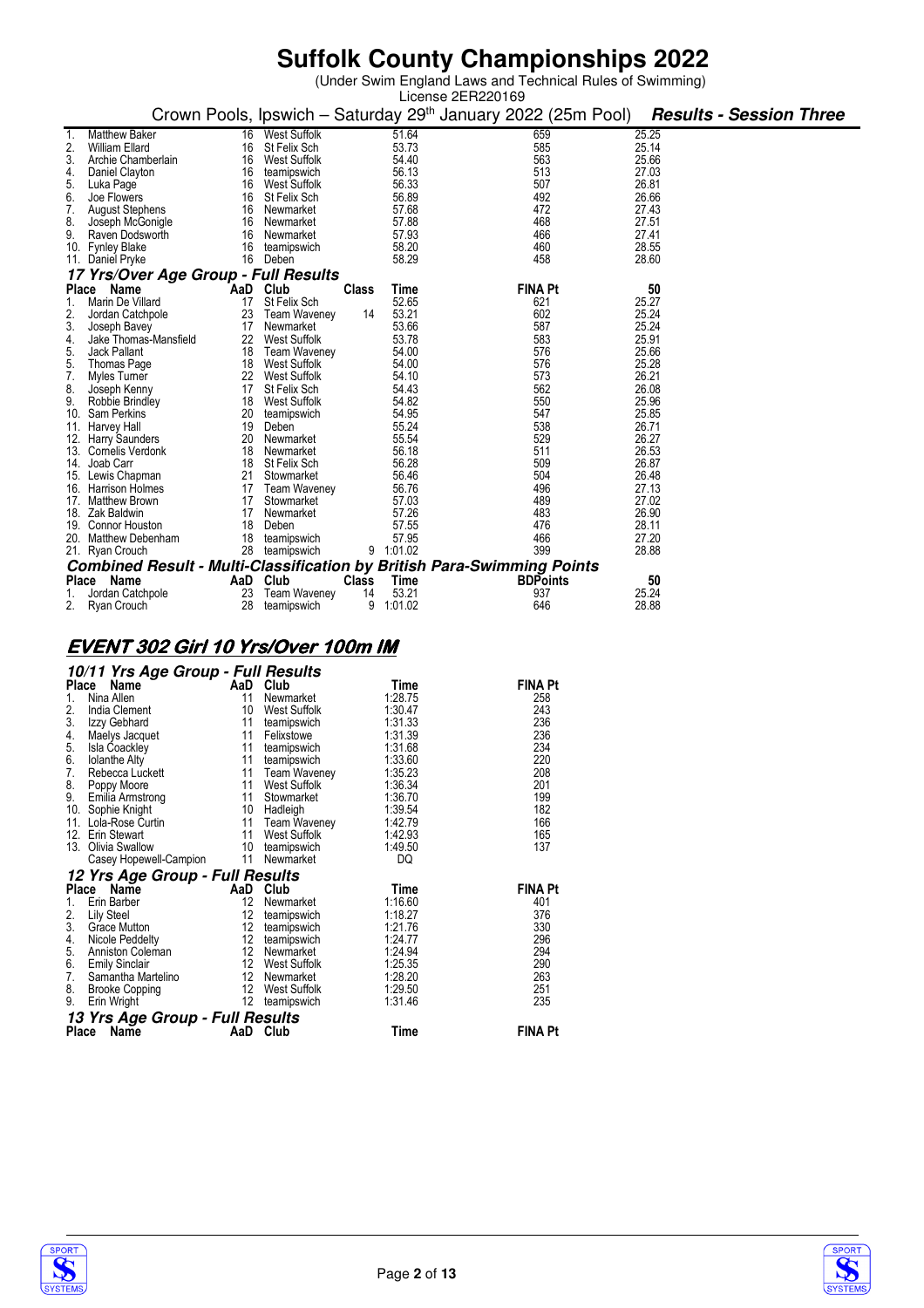|                   |                                                |          |                                    |                                                | License 2ER220169                                                        |                                |
|-------------------|------------------------------------------------|----------|------------------------------------|------------------------------------------------|--------------------------------------------------------------------------|--------------------------------|
|                   |                                                |          |                                    |                                                | Crown Pools, Ipswich – Saturday 29 <sup>th</sup> January 2022 (25m Pool) | <b>Results - Session Three</b> |
|                   |                                                |          |                                    |                                                |                                                                          |                                |
|                   | <b>Clementine Lovell</b>                       |          | 13 teamipswich                     | 1:11.33                                        | 497                                                                      |                                |
| 3.                | Chloe Knight                                   | 13<br>13 | Hadleigh                           | 1:13.72                                        | 450<br>418                                                               |                                |
| 4.                | Rose Romanus<br>Jemima Lashmar                 | 13       | teamipswich<br>teamipswich         | 1:15.53<br>1:16.76                             | 398                                                                      |                                |
| 5.                | Sophie Roberts                                 | 13       | teamipswich                        | 1:18.46                                        | 373                                                                      |                                |
| 6.                | Erin Uttridge                                  | 13       | teamipswich                        | 1:18.58                                        | 371                                                                      |                                |
| 7.                | Ella Deaton                                    |          | 13 Newmarket                       | 1:18.72                                        | 369                                                                      |                                |
| 8.                | Miley Wilson-Mansfield                         | 13       | Newmarket                          | 1:20.42                                        | 346                                                                      |                                |
| 9.                | Aimee Burgess                                  |          | 13 teamipswich                     | 1:21.07                                        | 338                                                                      |                                |
|                   | 10. Francesca Barber                           |          | 13 Stowmarket                      | 1:21.96                                        | 327                                                                      |                                |
| 11. Eva Howlett   |                                                |          | 13 Team Waveney                    | 1:22.78                                        | 318                                                                      |                                |
| 12. Selina Green  |                                                |          | 13 St Felix Sch                    | 1:23.53                                        | 309                                                                      |                                |
|                   | 13. Charlotte Kelly                            |          | 13 teamipswich                     | 1:23.88                                        | 305                                                                      |                                |
| 14. Lauren Smith  |                                                | 13       | Team Waveney                       | 1:28.15                                        | 263                                                                      |                                |
|                   | Grace Robinson                                 |          | 13 St Felix Sch                    | DNC                                            |                                                                          |                                |
|                   | Emilia Johnson                                 |          | 13 St Felix Sch                    | DQ                                             |                                                                          |                                |
|                   | 14 Yrs Age Group - Full Results                |          |                                    |                                                |                                                                          |                                |
| Place Name        |                                                |          | AaD Club                           | Time                                           | <b>FINA Pt</b>                                                           |                                |
|                   | 1. Darcy Gladwell                              | 14       | teamipswich                        | 1:13.69                                        | 450                                                                      |                                |
| 2.                | Adrija Raudonyte                               | 14       | Newmarket                          | 1:13.89                                        | 447                                                                      |                                |
| 3.                | Amelia Saunders                                | 14       | Leiston                            | 1:14.40                                        | 438                                                                      |                                |
| 4.                | Kiera Broad                                    |          | 14 West Suffolk                    | 1:15.39                                        | 421                                                                      |                                |
| 5.                | <b>Bethany Crawley</b>                         |          | 14 teamipswich                     | 1:15.69                                        | 416                                                                      |                                |
| 6.                | Evie Armstrong                                 |          | 14 teamipswich                     | 1:17.47                                        | 388                                                                      |                                |
|                   | 15 Yrs Age Group - Full Results                |          |                                    |                                                |                                                                          |                                |
|                   |                                                |          |                                    |                                                |                                                                          |                                |
| Place Name        |                                                |          | AaD Club                           | Time                                           | <b>FINA Pt</b>                                                           |                                |
| 1.                | <b>Charlotte Sanford</b>                       |          | 15 St Felix Sch                    | 1:10.33                                        | 518                                                                      |                                |
| 2.                | Ellen Duffield                                 | 15       | teamipswich                        | 1:11.75                                        | 488                                                                      |                                |
| 3.                | Elizabeth Wright                               | 15       | West Suffolk                       | 1:12.00                                        | 483                                                                      |                                |
| 4.                | <b>Chloe Armstrong</b>                         |          | 15 teamipswich                     | 1:13.44                                        | 455<br>441                                                               |                                |
| 5.<br>6.          | Gigi Gebhard<br>Rebecca Brown                  | 15       | teamipswich<br>15 Stowmarket       | 1:14.22<br>1:14.94                             | 428                                                                      |                                |
| 7.                | Megan Barker                                   |          | 15 West Suffolk                    | 1:15.31                                        | 422                                                                      |                                |
| 8.                | Eloise Perry                                   | 15       | West Suffolk                       | 1:15.33                                        | 422                                                                      |                                |
| 9.                | Emily Knight                                   |          | 15 Hadleigh                        | 1:15.77                                        | 414                                                                      |                                |
|                   | 10. Hannah McNicholas                          |          | 15 Deben                           | 1:16.01                                        | 410                                                                      |                                |
|                   | Lily-Ella Mayall                               |          | 15 St Felix Sch                    | DNC                                            |                                                                          |                                |
|                   | 16 Yrs Age Group - Full Results                |          |                                    |                                                |                                                                          |                                |
|                   |                                                |          |                                    |                                                |                                                                          |                                |
| Place Name        |                                                |          | AaD Club                           | Time                                           | <b>FINA Pt</b>                                                           |                                |
| 1. Beth Young     |                                                | 16       | teamipswich                        | 1:06.59                                        | 611                                                                      |                                |
| 2.                | Matilda Bogle                                  | 16       | teamipswich                        | 1:07.07<br>1:10.29                             | 598                                                                      |                                |
| 3.                | Ellie Burwood                                  | 16       | St Felix Sch                       |                                                | 519<br>494                                                               |                                |
| 4.                | <b>Connie Davies</b>                           |          | 16 Deben                           | 1:11.46                                        | 471                                                                      |                                |
| 5.<br>6.          | Laura Alexander-High                           | 16<br>16 | teamipswich<br>Newmarket           | 1:12.59<br>1:12.85                             | 466                                                                      |                                |
| 7.                | <b>Romilly Marks</b><br><b>Isabelle Barber</b> | 16       | Stowmarket                         | 1:12.99                                        | 464                                                                      |                                |
|                   | Elijah Britton                                 |          | 16 St Felix Sch                    | DNC                                            |                                                                          |                                |
|                   |                                                |          |                                    |                                                |                                                                          |                                |
|                   | 17 Yrs/Over Age Group - Full Results           |          |                                    |                                                |                                                                          |                                |
| Place Name        |                                                |          | AaD Club                           | Time                                           | <b>FINA Pt</b>                                                           |                                |
|                   | 1. Charlotte White                             | 17       | West Suffolk                       | 1:05.91                                        | 630                                                                      |                                |
| 2.                | Natalie Sanford                                | 18       | St Felix Sch                       | 1:06.82                                        | 604                                                                      |                                |
|                   | 3. Cerys Williams                              | 18       | West Suffolk                       | 1:09.00                                        | 549                                                                      |                                |
| 4.                | Madelyn Latimer-Hicks                          | 18       | St Felix Sch                       | 1:10.15                                        | 522                                                                      |                                |
| 5.                | Helena Hall                                    |          | 17 Deben                           | 1:10.88                                        | 506                                                                      |                                |
| 6.                | <b>Holly Driver</b>                            | 17       | St Felix Sch                       | 1:11.93                                        | 484                                                                      |                                |
| 7.                | Abigail Crawley                                | 17       | teamipswich                        | 1:12.02<br>1:12.10                             | 483<br>481                                                               |                                |
| 8.<br>9.          | Freya Harwood<br>Caitlin McNicholas            | 18<br>17 | St Felix Sch                       | 1:12.11                                        | 481                                                                      |                                |
| 10. Emily Cutting |                                                |          | Deben<br>17 West Suffolk           | 1:13.09                                        | 462                                                                      |                                |
|                   | 11. Lucy Hutchinson                            | 18       | West Suffolk                       | 1:13.68                                        | 451                                                                      |                                |
|                   | 12. Georgina Stokes                            | 18       | Newmarket                          | 1:14.04                                        | 444                                                                      |                                |
|                   | 13. Laura Snelham                              | 18       | St Felix Sch                       | 1:14.35                                        | 439                                                                      |                                |
|                   | 14. Lorne Balfour                              |          | 17 St Felix Sch                    | 1:14.66                                        | 433                                                                      |                                |
|                   | Alice Clark                                    | 17       | West Suffolk                       | DNC                                            |                                                                          |                                |
|                   |                                                |          |                                    |                                                |                                                                          |                                |
|                   |                                                |          |                                    |                                                |                                                                          |                                |
|                   |                                                |          |                                    |                                                |                                                                          |                                |
|                   |                                                |          |                                    | <u>EVENT 303 Boy 10 Yrs/Over 50m Butterfly</u> |                                                                          |                                |
|                   | 10/11 Yrs Age Group - Full Results             |          |                                    |                                                |                                                                          |                                |
| Place Name        |                                                |          | AaD Club                           | Time                                           | <b>FINA Pt</b>                                                           |                                |
| 1.                | Jake Battle                                    | 11       | Stowmarket                         | 38.07                                          | 186                                                                      |                                |
| 2.                |                                                | 11       | Hadleigh                           | 42.25                                          | 136                                                                      |                                |
| 3.                | Byron Miller<br>James Vellacott                | 11       |                                    | 44.49                                          | 116                                                                      |                                |
| 4.                | Tom Barber                                     | 11       | teamipswich<br><b>Team Waveney</b> |                                                | 108                                                                      |                                |
| 5.                | <b>Finley Miller</b>                           | 11       | Felixstowe                         | 45.64<br>45.88                                 | 106                                                                      |                                |
| 6.                | <b>Diggory Davies</b>                          | 11       | Deben                              | 47.54                                          | 95                                                                       |                                |
| 7.                | Louis Palmer                                   | 11       | West Suffolk                       | 48.76                                          | 88                                                                       |                                |
| 8.                | Rex Harrison                                   | 11       | Stowmarket                         | 49.26                                          | 86                                                                       |                                |
| 9.                | Jacob Wild                                     | 11       | Newmarket                          | 49.54                                          | 84                                                                       |                                |
| 10.               | Dexter Winterburn                              | 11       | teamipswich                        | 52.18                                          | 72                                                                       |                                |
|                   | 11. Dylan Lamble                               | 11       | Stowmarket                         | 55.96                                          | 58                                                                       |                                |
|                   | Sebastien Collier                              | 11       | Newmarket                          | <b>DNC</b>                                     |                                                                          |                                |
|                   | $Dh$ $Mch$                                     |          | $Q_1$ $\Gamma_A$ $\Gamma_B$        | <b>DNO</b>                                     |                                                                          |                                |





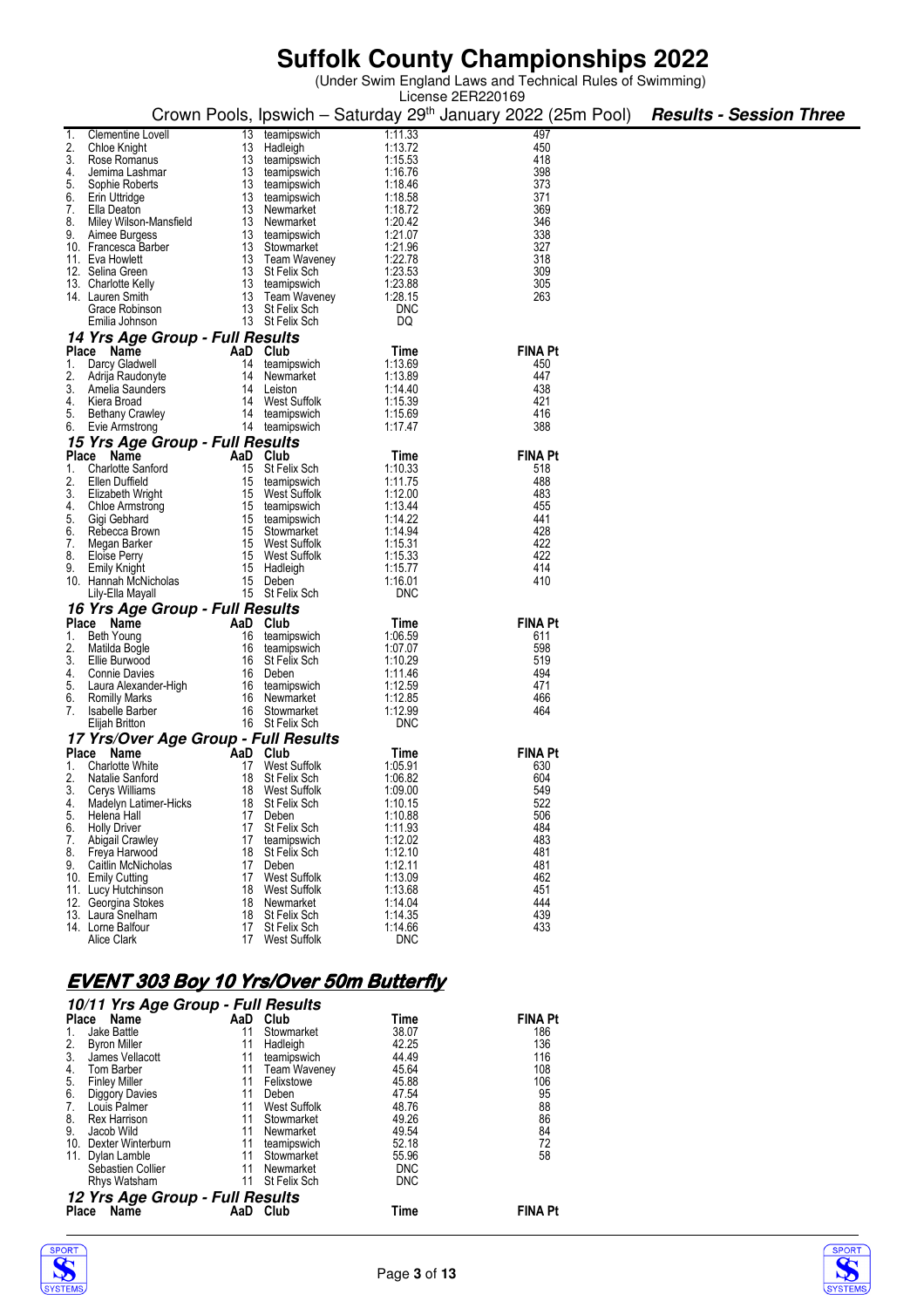(Under Swim England Laws and Technical Rules of Swimming)

|          |                                      |    |                                 |                     | License 2ER220169                                                                                       |  |
|----------|--------------------------------------|----|---------------------------------|---------------------|---------------------------------------------------------------------------------------------------------|--|
|          |                                      |    |                                 |                     | Crown Pools, Ipswich - Saturday 29 <sup>th</sup> January 2022 (25m Pool) <b>Results - Session Three</b> |  |
|          |                                      |    |                                 |                     |                                                                                                         |  |
|          | Orlando Whiting                      |    | 12 St Felix Sch                 | 35.71               | 225                                                                                                     |  |
|          | Haiden Hall                          |    | 12 Deben                        | 38.06               | 186                                                                                                     |  |
| 3.       | Oliver Butt                          |    | 12 Deben                        | 41.72               | 141                                                                                                     |  |
| 4.       | James Whittaker                      |    | 12 Team Waveney                 | 44.80               | 114                                                                                                     |  |
|          | William Jones                        |    | 12 teamipswich                  | <b>DNC</b>          |                                                                                                         |  |
|          | 13 Yrs Age Group - Full Results      |    |                                 |                     |                                                                                                         |  |
|          | Place Name                           |    | AaD Club                        | Time                | <b>FINA Pt</b>                                                                                          |  |
| 1.       | Jude Gunner                          |    | 13 St Felix Sch                 | 30.80               | 352                                                                                                     |  |
| 2.       | Edison Lorejo                        |    | 13 West Suffolk                 | 33.07               | 284                                                                                                     |  |
| 3.       | Samuel Chamberlain                   |    | 13 West Suffolk                 | 34.46               | 251                                                                                                     |  |
| 4.       | Sam Jackson                          |    | 13 Deben                        | 35.93               | 221                                                                                                     |  |
| 5.       | <b>Will Riley</b>                    |    | 13 teamipswich                  | 35.96               | 221                                                                                                     |  |
| 6.       | George Everett                       |    | 13 West Suffolk                 | 36.27               | 215                                                                                                     |  |
| 7.       | <b>Isaac Robertson</b>               |    | 13 Newmarket                    | 36.85               | 205                                                                                                     |  |
| 8.       | Finlay Blagg                         |    | 13 Stowmarket                   | 37.50               | 195                                                                                                     |  |
| 9.       | <b>Toby Glennerster</b>              |    | 13 St Felix Sch                 | 38.14               | 185                                                                                                     |  |
|          | 10. Charlie Ruddell                  |    | 13 teamipswich                  | 38.38               | 181                                                                                                     |  |
|          | 11. Tom Phillips                     |    | 13 West Suffolk                 | 39.90               | 161                                                                                                     |  |
|          | Emil Kwiecien                        |    | 13 Newmarket                    | <b>DNC</b>          |                                                                                                         |  |
|          | Finlay Cherrington                   |    | 13 teamipswich                  | <b>DNC</b>          |                                                                                                         |  |
|          | 14 Yrs Age Group - Full Results      |    |                                 |                     |                                                                                                         |  |
|          | Place Name                           |    | AaD Club                        | Time                | <b>FINA Pt</b>                                                                                          |  |
|          | 1. Alex Harrop                       | 14 | teamipswich                     | 29.15               | 415                                                                                                     |  |
| 2.       | Oscar Winterburn                     | 14 | teamipswich                     | 30.99               | 345                                                                                                     |  |
| 3.       | Daniel Turner                        |    | 14 Team Waveney                 | 31.08               | 342                                                                                                     |  |
| 4.       | Ben Every                            | 14 | St Felix Sch                    | 31.34               | 334                                                                                                     |  |
| 5.       | Harry Alexander                      |    | 14 teamipswich                  | 31.63               | 325                                                                                                     |  |
| 6.       | Ethan Thomson                        |    | 14 teamipswich                  | 33.00               | 286                                                                                                     |  |
| 7.       | <b>Rufus Carr</b>                    | 14 | St Felix Sch                    | 33.72               | 268                                                                                                     |  |
| 8.       | Evan Aldridge                        |    | 14 St Felix Sch                 | 33.92               | 263                                                                                                     |  |
| 9.       | Max Nicholls<br>Thomas Williams      | 14 | Leiston<br>14 West Suffolk      | 34.95<br><b>DNC</b> | 241                                                                                                     |  |
|          |                                      |    |                                 |                     |                                                                                                         |  |
|          | 15 Yrs Age Group - Full Results      |    |                                 |                     |                                                                                                         |  |
|          | Place Name                           |    | AaD Club                        | Time                | <b>FINA Pt</b>                                                                                          |  |
| 1.       | Jack Osborne                         | 15 | Deben                           | 28.80<br>29.82      | 430<br>388                                                                                              |  |
| 2.<br>3. | Patch Robinson                       |    | 15 teamipswich                  | 30.06               | 378                                                                                                     |  |
| 4.       | Charlie Payne                        |    | 15 Newmarket<br>15 St Felix Sch | 30.18               | 374                                                                                                     |  |
| 5.       | Nathan Birchenough<br>Ben Howlett    |    | 15 teamipswich                  | 30.30               | 369                                                                                                     |  |
| 6.       | Noah Mann                            |    | 15 Newmarket                    | 30.37               | 367                                                                                                     |  |
| 7.       | Ben Butcher                          |    | 15 West Suffolk                 | 30.53               | 361                                                                                                     |  |
| 8.       | Samuel Black                         |    | 15 Stowmarket                   | 31.41               | 332                                                                                                     |  |
|          | 16 Yrs Age Group - Full Results      |    |                                 |                     |                                                                                                         |  |
|          | Place Name                           |    | AaD Club                        | Time                | <b>FINA Pt</b>                                                                                          |  |
| 1.       | Matthew Baker                        | 16 | West Suffolk                    | 26.43               | 557                                                                                                     |  |
|          | William Ellard                       | 16 | St Felix Sch                    | 26.78               | 535                                                                                                     |  |
| 3.       | Archie Chamberlain                   |    | 16 West Suffolk                 | 27.35               | 502                                                                                                     |  |
| 4.       | Luka Page                            |    | 16 West Suffolk                 | 27.44               | 497                                                                                                     |  |
| 5.       | Daniel Clayton                       |    | 16 teamipswich                  | 28.34               | 452                                                                                                     |  |
| 6.       | August Stephens                      |    | 16 Newmarket                    | 28.54               | 442                                                                                                     |  |
| 7.       | Joe Flowers                          |    | 16 St Felix Sch                 | 29.62               | 395                                                                                                     |  |
|          | 8. Daniel Pryke                      | 16 | Deben                           | 29.67               | 393                                                                                                     |  |
|          | 9. Samuel Tolputt                    | 16 | Deben                           | 29.96               | 382                                                                                                     |  |
|          | 10. Fynley Blake                     |    | 16 teamipswich                  | 30.13               | 376                                                                                                     |  |
|          | 11. Raven Dodsworth                  |    | 16 Newmarket                    | 30.47               | 363                                                                                                     |  |
|          | 17 Yrs/Over Age Group - Full Results |    |                                 |                     |                                                                                                         |  |
|          | Place Name                           |    | AaD Club                        | Time                | <b>FINA Pt</b>                                                                                          |  |
| 1.       | Jake Thomas-Mansfield                |    | 22 West Suffolk                 | 25.92               | 590                                                                                                     |  |
| 2.       | Thomas Page                          | 18 | West Suffolk                    | 26.01               | 584                                                                                                     |  |
| 3.       | Joseph Bavey                         |    | 17 Newmarket                    | 26.30               | 565                                                                                                     |  |
| 4.       | Lewis Chapman                        |    | 21 Stowmarket                   | 26.50               | 552                                                                                                     |  |
| 5.       | Marin De Villard                     | 17 | St Felix Sch                    | 26.65               | 543                                                                                                     |  |
| 6.       | Robbie Brindley                      |    | 18 West Suffolk                 | 26.78               | 535                                                                                                     |  |
| 7.       | Joseph Kenny                         |    | 17 St Felix Sch                 | 26.88               | 529                                                                                                     |  |
| 8.       | Elliot Cook                          | 28 | teamipswich                     | 26.92               | 527                                                                                                     |  |
| 9.       | Jack Pallant                         | 18 | Team Waveney                    | 27.07               | 518                                                                                                     |  |
|          | 10. Harvey Hall                      | 19 | Deben                           | 27.15               | 514                                                                                                     |  |
|          | 11. Matthew Debenham                 |    | 18 teamipswich                  | 27.74               | 482                                                                                                     |  |
|          | 12. Myles Turner                     | 22 | West Suffolk                    | 27.92<br>28.45      | 472<br>446                                                                                              |  |
|          | 13. Harrison Holmes<br>14. Joab Carr | 18 | 17 Team Waveney<br>St Felix Sch | 28.48               | 445                                                                                                     |  |
|          | 15. Benjamin Winterburn              |    | 21 Stowmarket                   | 28.69               | 435                                                                                                     |  |
|          | 16. Zak Baldwin                      |    | 17 Newmarket                    | 28.73               | 433                                                                                                     |  |
|          | 17. Matthew Brown                    | 17 | Stowmarket                      | 28.75               | 432                                                                                                     |  |
|          | 18. William Handley                  |    | 20 Stowmarket                   | 28.94               | 424                                                                                                     |  |
|          |                                      |    |                                 |                     |                                                                                                         |  |

### **EVENT 304 Girl 10 Yrs/Over 50m Freestyle**

|            | 10/11 Yrs Age Group - Full Results |          |      |                |
|------------|------------------------------------|----------|------|----------------|
| Place Name |                                    | AaD Club | Time | <b>FINA Pt</b> |



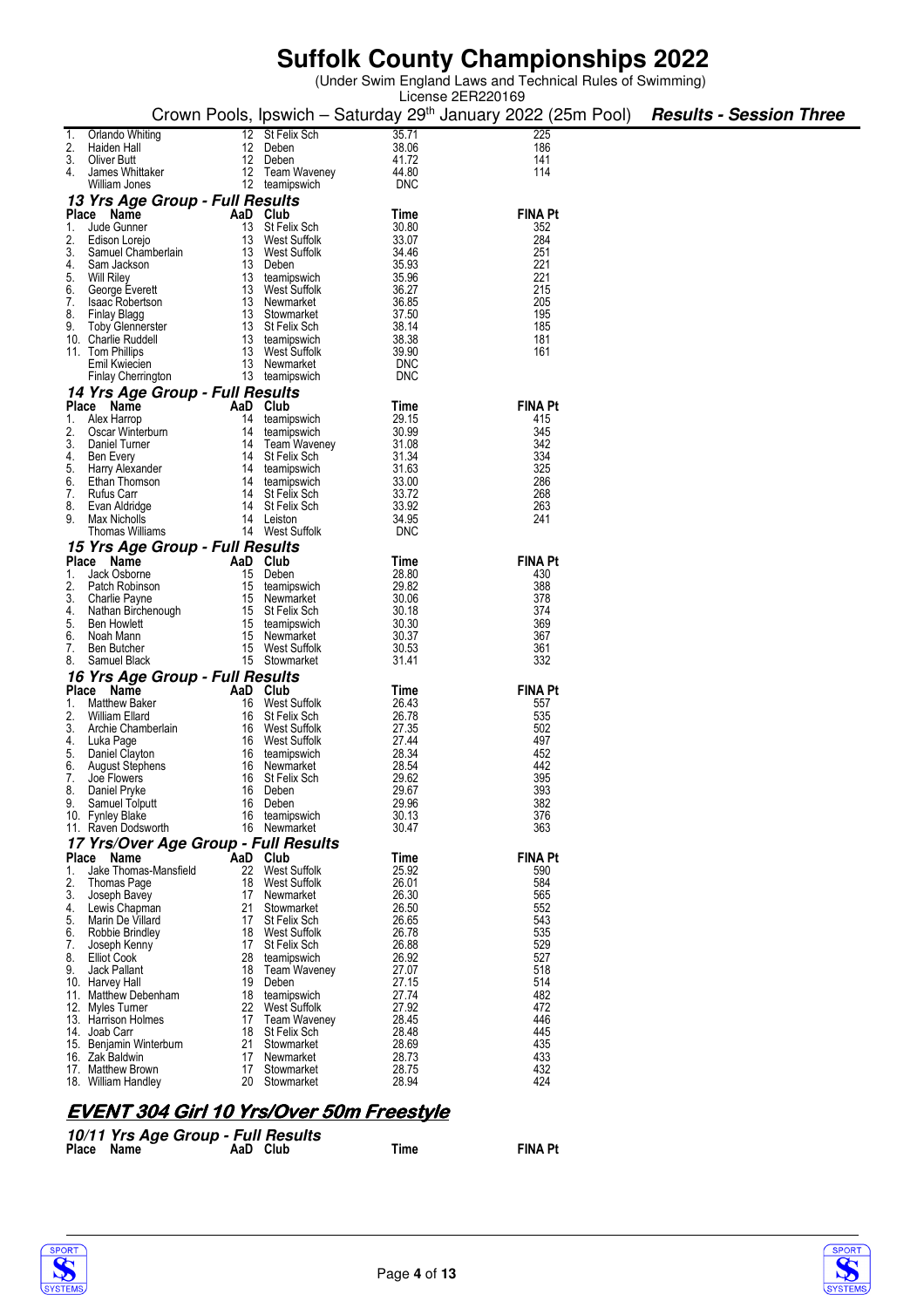|       | License 2ER220169                   |          |                      |                |                                                                          |                                |  |  |  |
|-------|-------------------------------------|----------|----------------------|----------------|--------------------------------------------------------------------------|--------------------------------|--|--|--|
|       |                                     |          |                      |                | Crown Pools, Ipswich - Saturday 29 <sup>th</sup> January 2022 (25m Pool) | <b>Results - Session Three</b> |  |  |  |
| 1.    | Nina Allen                          | 11       | Newmarket            | 34.90          | 283                                                                      |                                |  |  |  |
| 2.    | Poppy Moore                         | 11       | <b>West Suffolk</b>  | 36.29          | 252                                                                      |                                |  |  |  |
| 3.    | Izzy Gebhard                        | 11       | teamipswich          | 36.34          | 251                                                                      |                                |  |  |  |
| 4.    | <b>Iolanthe Alty</b>                | 11       | teamipswich          | 36.45          | 248                                                                      |                                |  |  |  |
| 5.    | Maelys Jacquet                      | 11       | Felixstowe           | 36.49          | 248                                                                      |                                |  |  |  |
| 6.    | Beau Waterhouse                     | 11       | Newmarket            | 36.50          | 247                                                                      |                                |  |  |  |
| 7.    | Anabelle Wan                        | 11       | Felixstowe           | 36.51          | 247                                                                      |                                |  |  |  |
| 8.    | India Clement                       | 10       | West Suffolk         | 37.16          | 234                                                                      |                                |  |  |  |
| 9.    | Casey Hopewell-Campion              | 11       | Newmarket            | 37.28          | 232                                                                      |                                |  |  |  |
| 10.   | Annabelle Knights                   | 11       | St Felix Sch         | 37.57          | 227                                                                      |                                |  |  |  |
| 11.   | Isla Coackley                       | 11       | teamipswich          | 37.64          | 226                                                                      |                                |  |  |  |
|       | 12. Rebecca Luckett                 | 11       | <b>Team Waveney</b>  | 37.72          | 224                                                                      |                                |  |  |  |
| 13.   | Emilia Armstrong                    | 11       | Stowmarket           | 38.26          | 215                                                                      |                                |  |  |  |
| 14.   | Olivia Swallow                      | 10       | teamipswich          | 39.50          | 195                                                                      |                                |  |  |  |
|       | 15. Sophie Knight                   | 10       | Hadleigh             | 40.35          | 183                                                                      |                                |  |  |  |
|       | 16. Gracie Reed                     | 11       | <b>Team Waveney</b>  | 40.92          | 175                                                                      |                                |  |  |  |
|       | 17. Tess Berry                      | 11       | Felixstowe           | 41.05          | 174                                                                      |                                |  |  |  |
|       | 18. Violet Freezer                  | 10       | teamipswich          | 41.15          | 173                                                                      |                                |  |  |  |
|       | 19. Lola-Rose Curtin                | 11       | <b>Team Waveney</b>  | 41.69          | 166                                                                      |                                |  |  |  |
|       | 20. Elisabeth Kirk                  | 11       | Leiston              | 43.72          | 144                                                                      |                                |  |  |  |
|       | 21. Daisy Hills                     | 11       | St Felix Sch         | 43.87          | 142                                                                      |                                |  |  |  |
|       | 22. Freya Willis                    | 11       | Leiston              | 46.62          | 118                                                                      |                                |  |  |  |
|       | Alexandra McVittie                  | 10       | Hadleigh             | <b>DNC</b>     |                                                                          |                                |  |  |  |
|       | 12 Yrs Age Group - Full Results     |          |                      |                |                                                                          |                                |  |  |  |
| Place | Name                                | AaD      | Club                 | Time           | <b>FINA Pt</b>                                                           |                                |  |  |  |
| 1.    | Erin Barber                         | 12       | Newmarket            | 31.02          | 403                                                                      |                                |  |  |  |
| 2.    | Lily Steel                          | 12       | teamipswich          | 31.69          | 378                                                                      |                                |  |  |  |
| 3.    | Grace Mutton                        | 12       | teamipswich          | 32.67          | 345                                                                      |                                |  |  |  |
| 4.    | Nicole Peddelty                     | 12       | teamipswich          | 32.79          | 341                                                                      |                                |  |  |  |
| 5.    | Anniston Coleman                    | 12       | Newmarket            | 33.31          | 326                                                                      |                                |  |  |  |
| 6.    | <b>Charlotte Catchpole</b>          | 12       | Leiston              | 33.91          | 309                                                                      |                                |  |  |  |
| 7.    | <b>Emily Sinclair</b>               | 12       | West Suffolk         | 33.95          | 308                                                                      |                                |  |  |  |
| 8.    | Maggie Marshall                     | 12       | teamipswich          | 35.39          | 272                                                                      |                                |  |  |  |
| 9.    | Isabella Bryan                      | 12       | teamipswich          | 35.64          | 266<br>265                                                               |                                |  |  |  |
| 10.   | Guste Raudonyte                     | 12       | Newmarket            | 35.67          |                                                                          |                                |  |  |  |
| 11.   | Polly Ruddell                       | 12<br>12 | teamipswich<br>Deben | 35.68<br>35.82 | 265<br>262                                                               |                                |  |  |  |
|       | 12. Eve Sinclair<br>13. Erin Wright | 12       | teamipswich          | 35.84          | 261                                                                      |                                |  |  |  |
| 13.   | Samantha Martelino                  | 12       | Newmarket            | 35.84          | 261                                                                      |                                |  |  |  |
|       | 15. Emelia Roe                      | 12       | West Suffolk         | 36.05          | 257                                                                      |                                |  |  |  |
|       | 16. Brooke Copping                  | 12       | West Suffolk         | 36.19          | 254                                                                      |                                |  |  |  |
| 17.   | Sophie Murton                       | 12       | teamipswich          | 36.24          | 253                                                                      |                                |  |  |  |
|       | 18. Francesca Thompson              | 12       | <b>Team Waveney</b>  | 36.39          | 250                                                                      |                                |  |  |  |
|       | 19. Ellie Payne                     | 12       | Newmarket            | 36.59          | 246                                                                      |                                |  |  |  |
|       | 20. Freya May                       | 12       | Leiston              | 37.51          | 228                                                                      |                                |  |  |  |
|       | 21. Lola Pugh                       | 12       | teamipswich          | 38.26          | 215                                                                      |                                |  |  |  |
|       | 22. Olivia Deitz                    | 12       | Hadleigh             | 40.06          | 187                                                                      |                                |  |  |  |
|       | 23. Lucy Phillips                   | 12       | Felixstowe           | 40.82          | 177                                                                      |                                |  |  |  |
|       | Erin Lawrence                       | 12       | teamipswich          | <b>DNC</b>     |                                                                          |                                |  |  |  |
|       | Emma Read                           | 12       | <b>Team Waveney</b>  | <b>DNC</b>     |                                                                          |                                |  |  |  |
|       | Poppy Eade                          | 12       | <b>Team Waveney</b>  | <b>DNC</b>     |                                                                          |                                |  |  |  |
|       | Evie Woollard                       | 12       | teamipswich          | <b>DNC</b>     |                                                                          |                                |  |  |  |
|       | 13 Yrs Age Group - Full Results     |          |                      |                |                                                                          |                                |  |  |  |
| Place | Name                                |          | AaD Club             | Time           | <b>FINA Pt</b>                                                           |                                |  |  |  |



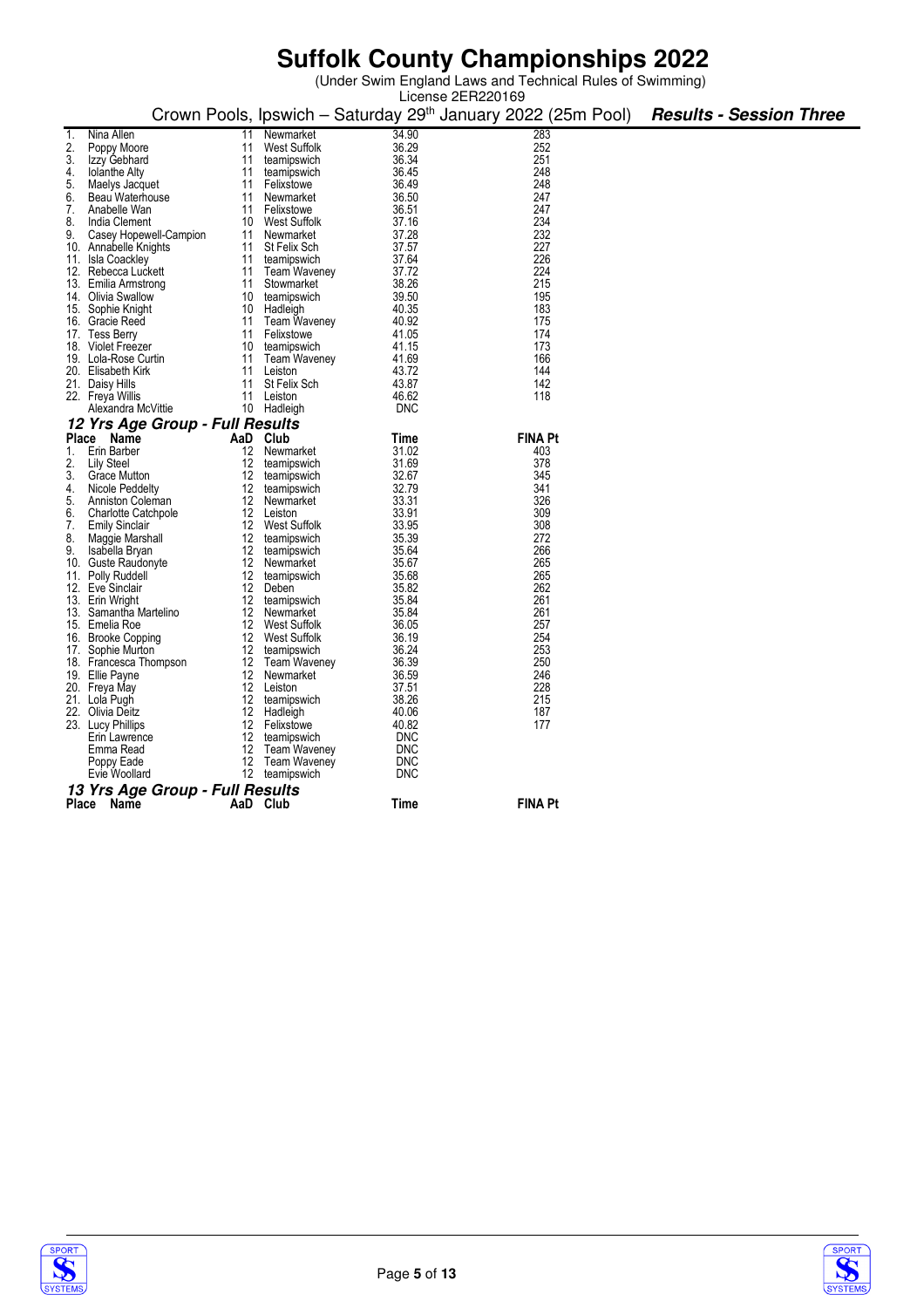|    |                                       |          |                   |                | License 2ER220169                                                        |                                |
|----|---------------------------------------|----------|-------------------|----------------|--------------------------------------------------------------------------|--------------------------------|
|    |                                       |          |                   |                | Crown Pools, Ipswich - Saturday 29 <sup>th</sup> January 2022 (25m Pool) | <b>Results - Session Three</b> |
|    | Amelia Lewis                          | 13       | teamipswich       | 30.31          | 432                                                                      |                                |
|    | Rose Romanus                          | 13       | teamipswich       | 30.40          | 429                                                                      |                                |
| 3. | Chloe Knight                          | 13       | Hadleigh          | 30.48          | 425                                                                      |                                |
| 4. | Emilia Johnson                        |          | 13 St Felix Sch   | 30.65          | 418                                                                      |                                |
| 5. | Miley Wilson-Mansfield                | 13       | Newmarket         | 31.01          | 404                                                                      |                                |
| 6. | Clementine Lovell                     |          | 13 teamipswich    | 31.12          | 400                                                                      |                                |
| 7. | Jemima Lashmar                        |          | 13 teamipswich    | 31.16          | 398                                                                      |                                |
| 8. | Aimee Burgess                         | 13       | teamipswich       | 31.19          | 397                                                                      |                                |
| 9. | Sophie Roberts                        |          | 13 teamipswich    | 31.34          | 391                                                                      |                                |
|    | 10. Eva Howlett                       |          | 13 Team Waveney   | 31.49          | 386                                                                      |                                |
|    | 11. Erin Uttridge                     | 13       | teamipswich       | 31.52          | 384                                                                      |                                |
|    | 12. Ella Deaton                       |          | 13 Newmarket      | 32.07          | 365                                                                      |                                |
|    | 13. Nicole Taylor                     |          | 13 St Felix Sch   | 32.11          | 364                                                                      |                                |
|    | 14. Charlotte Kelly                   | 13       | teamipswich       | 32.31          | 357                                                                      |                                |
|    | 15. Lily Hills                        |          | 13 St Felix Sch   | 32.46          | 352                                                                      |                                |
|    | 16. Selina Green                      |          | 13 St Felix Sch   | 32.51          | 350                                                                      |                                |
|    | 17. Francesca Barber                  |          | 13 Stowmarket     | 32.84          | 340                                                                      |                                |
|    | 18. Fionnuala Willis                  |          | 13 Hadleigh       | 33.05          | 333                                                                      |                                |
|    | 19. Isla Dugdale                      |          | 13 Newmarket      | 33.33          | 325                                                                      |                                |
|    | 20. Emily Turner                      |          | 13 St Felix Sch   | 33.52          | 320                                                                      |                                |
|    | 21. Lauren Smith                      |          | 13 Team Waveney   | 33.66          | 316                                                                      |                                |
|    | 22. Esmae Child                       |          | 13 Mildenhall     | 33.79          | 312                                                                      |                                |
|    | 23. Ellie Norton                      |          | 13 Felixstowe     | 33.92          | 308                                                                      |                                |
|    | 24. Emma Lovegrove                    |          | 13 Mildenhall     | 34.00          | 306                                                                      |                                |
|    | 24. Erin Daynes                       |          | 13 Stowmarket     | 34.00          | 306                                                                      |                                |
|    | 26. Ella Denham                       |          | 13 Hadleigh       | 35.03          | 280                                                                      |                                |
|    | 27. Amelie Harrison                   |          | 13 Stowmarket     | 35.10          | 278                                                                      |                                |
|    | 28. Eden Benion                       |          | 13 Mildenhall     | 35.42          | 271                                                                      |                                |
|    | 29. Isobel McNicholas                 |          | 13 Deben          | 36.05          | 257                                                                      |                                |
|    | 30. Isabella Brinded                  |          | 13 Leiston        | 36.11          | 256                                                                      |                                |
|    | 31. Ruby Pearsons-Farrow              |          | 13 teamipswich    | 36.26          | 252                                                                      |                                |
|    | 32. Molly Jiggins                     |          | 13 Newmarket      | 36.85          | 240                                                                      |                                |
|    | Grace Adamson                         |          | 13 West Suffolk   | <b>DNC</b>     |                                                                          |                                |
|    | 14 Yrs Age Group - Full Results       |          |                   |                |                                                                          |                                |
|    | Place Name                            |          | AaD Club          | Time           | <b>FINA Pt</b>                                                           |                                |
|    | 1. Darcy Gladwell                     | 14       | teamipswich       | 28.41          | 525                                                                      |                                |
| 2. | <b>Isabel Thomas</b>                  | 14       | Newmarket         | 29.39          | 474                                                                      |                                |
| 3. | Adrija Raudonyte                      | 14       | Newmarket         | 29.56          | 466                                                                      |                                |
| 4. | Amelia Saunders                       |          | 14 Leiston        | 29.68          | 461                                                                      |                                |
| 5. | Evie Armstrong                        | 14       | teamipswich       | 30.23          | 436                                                                      |                                |
| 6. | Kiera Broad                           | 14       | West Suffolk      | 30.52          | 424                                                                      |                                |
| 7. | <b>Bethany Crawley</b>                | 14       | teamipswich       | 30.81          | 412                                                                      |                                |
| 8. | Lily Brandt                           | 14       | Newmarket         | 30.85          | 410                                                                      |                                |
| 8. | May Richardson                        | 14       | Stowmarket        | 30.85          | 410                                                                      |                                |
|    | 10. Anna Flowers                      | 14       | Leiston           | 30.89          | 409                                                                      |                                |
|    | 11. Nell Motts<br>12. Florence Davies | 14<br>14 | Hadleigh<br>Deben | 31.14<br>31.29 | 399<br>393                                                               |                                |
|    |                                       | 14       | Deben             | 31.49          | 386                                                                      |                                |
|    | 13. Iona Tait<br>14. Grace Ellis      | 14       | Newmarket         | 32.00          | 367                                                                      |                                |
|    | 15. Charlotte Creasy                  | 14       | West Suffolk      | 32.05          | 366                                                                      |                                |
|    | 16. Isobelle Mallen                   | 14       | Newmarket         | 32.12          | 363                                                                      |                                |
|    | 17. Annabel Nichols                   | 14       | Leiston           | 32.26          | 359                                                                      |                                |
|    | 18. Isobelle Whittaker                |          | 14 Team Waveney   | 32.28          | 358                                                                      |                                |
|    | 19. Imogen Ball                       |          | 14 Team Waveney   | 32.31          | 357                                                                      |                                |
|    | 20. Olivia Sheasby                    |          | 14 Newmarket      | 32.99          | 335                                                                      |                                |
|    | 21. Layla Dowland                     |          | 14 Leiston        | 33.02          | 334                                                                      |                                |
|    | 22. Maia Thompson                     |          | 14 Team Waveney   | 34.00          | 306                                                                      |                                |
|    | <b>Chloe Dockerill</b>                |          | 14 West Suffolk   | <b>DNC</b>     |                                                                          |                                |
|    | Sophie Fitsall                        |          | 14 Newmarket      | <b>DNC</b>     |                                                                          |                                |
|    | 15 Yrs Age Group - Full Results       |          |                   |                |                                                                          |                                |
|    | Place Name                            |          | AaD Club          | Time           | <b>FINA Pt</b>                                                           |                                |
|    |                                       |          |                   |                |                                                                          |                                |



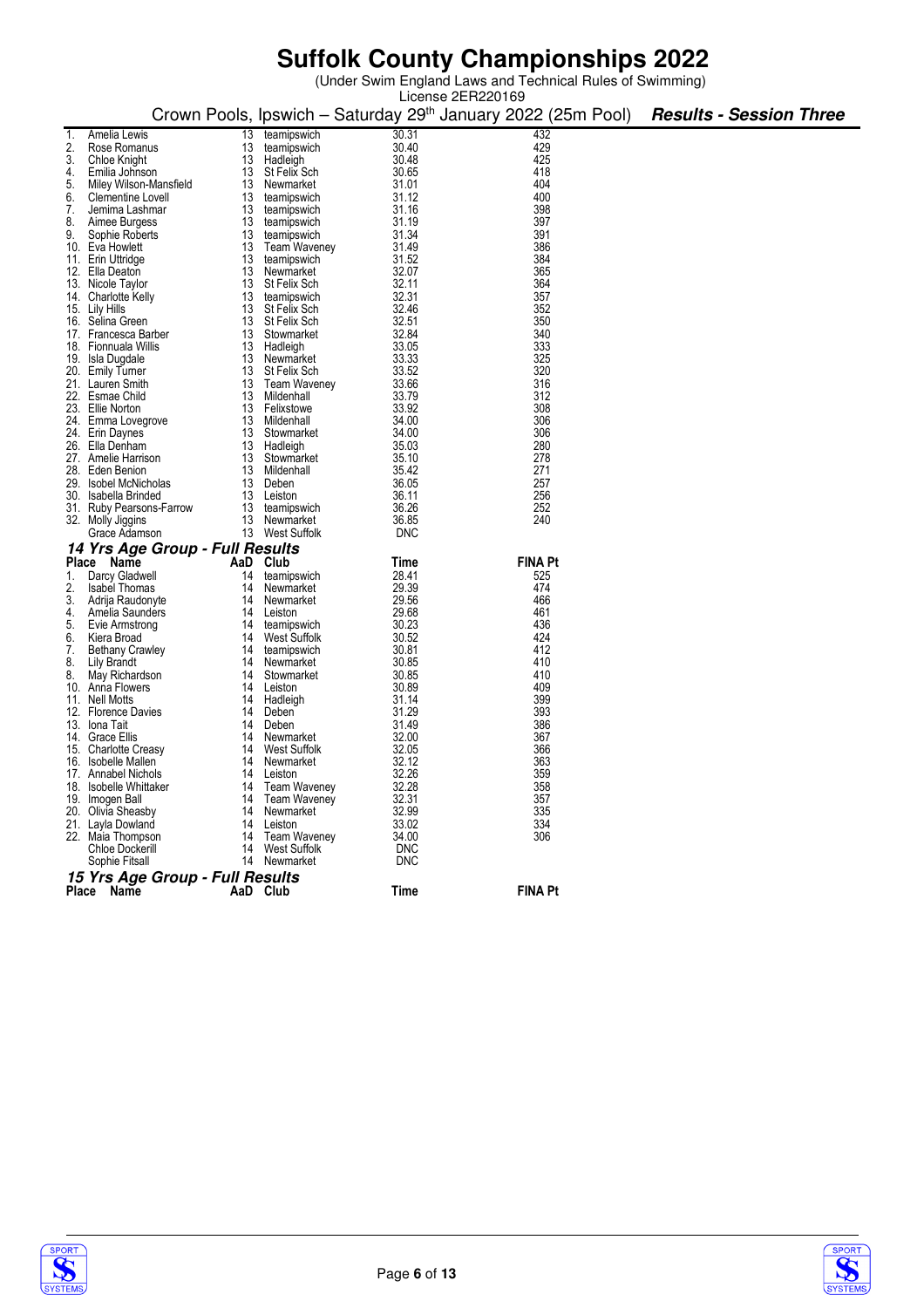(Under Swim England Laws and Technical Rules of Swimming)

|          |                                            |          |                                    |                | License 2ER220169                                                        |                                |  |
|----------|--------------------------------------------|----------|------------------------------------|----------------|--------------------------------------------------------------------------|--------------------------------|--|
|          |                                            |          |                                    |                | Crown Pools, Ipswich – Saturday 29 <sup>th</sup> January 2022 (25m Pool) | <b>Results - Session Three</b> |  |
|          |                                            |          |                                    |                |                                                                          |                                |  |
|          | Sophie Dowding                             | 15       | teamipswich                        | 28.38          | 527                                                                      |                                |  |
|          | Ellen Duffield                             | 15       | teamipswich                        | 28.54          | 518<br>507                                                               |                                |  |
| 3.<br>4. | Natalie Taylor<br><b>Charlotte Sanford</b> |          | 15 St Felix Sch<br>15 St Felix Sch | 28.74<br>29.11 | 488                                                                      |                                |  |
| 5.       | Amelie Crabb                               | 15       | teamipswich                        | 29.16          | 486                                                                      |                                |  |
| 6.       | Sophie Pennington                          | 15       | teamipswich                        | 29.18          | 485                                                                      |                                |  |
| 7.       | Hannah McNicholas                          | 15       | Deben                              | 29.20          | 484                                                                      |                                |  |
| 8.       | Chloe Armstrong                            | 15       | teamipswich                        | 29.27          | 480                                                                      |                                |  |
| 9.       | Elizabeth Wright                           |          | 15 West Suffolk                    | 29.47          | 471                                                                      |                                |  |
|          | 10. Emily Knight                           |          | 15 Hadleigh                        | 29.68          | 461                                                                      |                                |  |
|          | 11. Rebecca Brown                          | 15       | Stowmarket                         | 29.78          | 456                                                                      |                                |  |
|          | 12. Katie Bavey                            |          | 15 Newmarket                       | 30.12          | 441                                                                      |                                |  |
|          | 13. Phoebe Harpur-Davies                   |          | 15 West Suffolk                    | 30.24          | 435                                                                      |                                |  |
|          | 14. Annette Molyneaux                      |          | 15 Hadleigh                        | 30.25          | 435                                                                      |                                |  |
|          | 15. Lilia Clarkson                         |          | 15 St Felix Sch                    | 30.29          | 433                                                                      |                                |  |
|          | 16. Gigi Gebhard                           |          | 15 teamipswich                     | 30.37          | 430                                                                      |                                |  |
|          | 17. Katie Stebbings                        | 15       | Stowmarket                         | 30.39<br>30.41 | 429<br>428                                                               |                                |  |
|          | 18. Jersey Holmes<br>19. Evie Kinnett      |          | 15 Team Waveney<br>15 Newmarket    | 30.71          | 416                                                                      |                                |  |
|          | 20. Florence Talbot                        | 15       | Newmarket                          | 30.73          | 415                                                                      |                                |  |
|          | 21. Eloise Perry                           |          | 15 West Suffolk                    | 30.95          | 406                                                                      |                                |  |
|          | 22. Georgia Denham                         |          | 15 Hadleigh                        | 31.44          | 387                                                                      |                                |  |
|          | 23. Katy Gilbrook                          | 15       | West Suffolk                       | 31.47          | 386                                                                      |                                |  |
|          | 24. Georgie Langford                       |          | 15 Leiston                         | 32.14          | 363                                                                      |                                |  |
|          | 25. Emma Arnold                            |          | 15 Hadleigh                        | 32.35          | 356                                                                      |                                |  |
|          | Megan Barker                               |          | 15 West Suffolk                    | DQ             |                                                                          |                                |  |
|          | 16 Yrs Age Group - Full Results            |          |                                    |                |                                                                          |                                |  |
|          | Place Name                                 |          | AaD Club                           | Time           | <b>FINA Pt</b>                                                           |                                |  |
|          | 1. Karys-Rose Bunn                         | 16       | teamipswich                        | 27.19          | 599                                                                      |                                |  |
| 2.       | Matilda Bogle                              | 16       | teamipswich                        | 27.46          | 582                                                                      |                                |  |
| 3.       | Beth Young                                 | 16       | teamipswich                        | 28.26          | 534                                                                      |                                |  |
| 4.       | <b>Connie Davies</b>                       |          | 16 Deben                           | 28.43          | 524                                                                      |                                |  |
| 5.       | Ellie Burwood                              | 16       | St Felix Sch                       | 28.53          | 519                                                                      |                                |  |
| 6.       | <b>Romilly Marks</b>                       | 16       | Newmarket                          | 28.95          | 496                                                                      |                                |  |
| 7.       | Ellie Catchpole                            |          | 16 Leiston                         | 29.08          | 490                                                                      |                                |  |
| 8.       | Isabelle Barber                            | 16       | Stowmarket                         | 29.37          | 475                                                                      |                                |  |
| 9.       | Laura Alexander-High                       |          | 16 teamipswich<br>16 West Suffolk  | 29.83<br>29.96 | 454<br>448                                                               |                                |  |
|          | 10. Elsie Pooley<br>11. Beatrice Gibbs     | 16       | Newmarket                          | 30.07          | 443                                                                      |                                |  |
|          | 12. Emma Quinton                           | 16       | Deben                              | 30.42          | 428                                                                      |                                |  |
|          | 13. Maya Osborne                           |          | 16 Hadleigh                        | 30.57          | 422                                                                      |                                |  |
|          | 14. Phoebe Mallen                          | 16       | Newmarket                          | 30.94          | 407                                                                      |                                |  |
|          | 15. Kiera Turner                           | 16       | <b>Team Waveney</b>                | 30.98          | 405                                                                      |                                |  |
|          | 16. Madeline Pawle                         | 16       | Leiston                            | 30.99          | 405                                                                      |                                |  |
|          | 17. Darcy Clarke                           |          | 16 Stowmarket                      | 31.50          | 385                                                                      |                                |  |
|          | 17 Yrs/Over Age Group - Full Results       |          |                                    |                |                                                                          |                                |  |
|          | Place Name                                 | AaD      | Club                               | Time           | <b>FINA Pt</b>                                                           |                                |  |
| 1.       | Natalie Sanford                            | 18       | St Felix Sch                       | 27.48          | 580                                                                      |                                |  |
| 2.       | <b>Abigail Crawley</b>                     | 17       | teamipswich                        | 27.97          | 550                                                                      |                                |  |
| 3.       | Rosie Brooks                               | 18       | St Felix Sch                       | 28.06          | 545                                                                      |                                |  |
| 4.       | Cerys Williams                             | 18       | West Suffolk                       | 28.16          | 539                                                                      |                                |  |
| 5.       | Esme Springham                             | 17       | Deben                              | 28.37          | 528                                                                      |                                |  |
| ხ.       | Helena Hall                                | 17       | Deben                              | 28.48          | 521                                                                      |                                |  |
| 7.       | <b>Madelyn Latimer-Hicks</b>               | 18       | St Felix Sch                       | 28.50          | 520<br>496                                                               |                                |  |
| 8.<br>9. | Freya Harwood<br>Lucy Hutchinson           | 18<br>18 | St Felix Sch<br>West Suffolk       | 28.95<br>29.03 | 492                                                                      |                                |  |
|          | 10. Holly Driver                           | 17       | St Felix Sch                       | 29.06          | 491                                                                      |                                |  |
|          | 10. Caitlin McNicholas                     | 17       | Deben                              | 29.06          | 491                                                                      |                                |  |
|          | 12. Lorne Balfour                          | 17       | St Felix Sch                       | 29.13          | 487                                                                      |                                |  |
|          | 13. Tanya Alexander                        | 40       | <b>Team Waveney</b>                | 29.22          | 483                                                                      |                                |  |
|          | 14. Sophie Quinton                         | 18       | Deben                              | 29.27          | 480                                                                      |                                |  |
|          | 15. Imogen Gotch                           | 17       | <b>West Suffolk</b>                | 29.52          | 468                                                                      |                                |  |
|          | 16. Georgina Stokes                        | 18       | Newmarket                          | 29.56          | 466                                                                      |                                |  |
|          | 17. Emily Cutting                          | 17       | West Suffolk                       | 29.76          | 457                                                                      |                                |  |
|          | 18. Nonhlanhla Thole                       | 17       | St Felix Sch                       | 29.79          | 456                                                                      |                                |  |
|          | 19. Amber Ridgeon                          | 17       | Leiston                            | 29.91          | 450                                                                      |                                |  |
|          | 20. Laura Snelĥam                          | 18<br>18 | St Felix Sch<br>Deben              | 29.94<br>30.08 | 449<br>442                                                               |                                |  |
|          | 21. Ella Houston<br>22. Sophie Owen        | 17       | Leiston                            | 31.24          | 395                                                                      |                                |  |
|          | 23. Martha Hitt                            | 17       | Stowmarket                         | 33.28          | 327                                                                      |                                |  |
|          | Alice Clark                                | 17       | West Suffolk                       | <b>DNC</b>     |                                                                          |                                |  |
|          |                                            |          |                                    |                |                                                                          |                                |  |

### **EVENT 305 Boy 10 Yrs/Over 200m Breaststroke**

|    | 10/11 Yrs Age Group - Full Results |     |                     |         |                |       |         |         |  |  |  |  |  |
|----|------------------------------------|-----|---------------------|---------|----------------|-------|---------|---------|--|--|--|--|--|
|    | <b>Place</b><br>Name               | AaD | Club                | Time    | <b>FINA Pt</b> | 50    | 100     | 150     |  |  |  |  |  |
|    | Janos Csepely                      | 11  | teamipswich         | 3:27.05 | 195            | 47.64 | 1:40.66 | 2:34.91 |  |  |  |  |  |
| 2. | Dexter Winterburn                  |     | teamipswich         | 3:56.38 | 131            | 55.66 | 1:56.68 | 2:57.93 |  |  |  |  |  |
| 3. | Rhys Watsham                       |     | St Felix Sch        | 4:00.24 | 125            | 57.25 | 1:59.56 | 3:02.25 |  |  |  |  |  |
| 4. | Jake Battle                        |     | Stowmarket          | 4:00.49 | 124            | 56.56 | 1:57.96 | 3:00.87 |  |  |  |  |  |
| 5. | Rex Harrison                       |     | Stowmarket          | 4:02.21 | 122            | 54.10 | 1:55.71 | 2:59.70 |  |  |  |  |  |
| 6. | Tom Barber                         |     | <b>Team Waveney</b> | 4:04.79 | 118            | 50.59 | 1:50.43 | 2:50.34 |  |  |  |  |  |
|    | <b>Heath Harrison</b>              |     | Stowmarket          | 4:11.88 | 108            | 57.54 | 2:03.05 | 3:09.24 |  |  |  |  |  |
| 8. | Dylan Lamble                       |     | Stowmarket          | 4:14.13 | 105            | 59.69 | 2:04.85 | 3:10.45 |  |  |  |  |  |
|    | Kyren Williams                     | 11  | teamipswich         | DQ      |                |       |         |         |  |  |  |  |  |
|    | 12 Yrs Age Group - Full Results    |     |                     |         |                |       |         |         |  |  |  |  |  |
|    | Name<br><b>Place</b>               | AaD | Club                | Time    | <b>FINA Pt</b> | 50    | 100     | 150     |  |  |  |  |  |



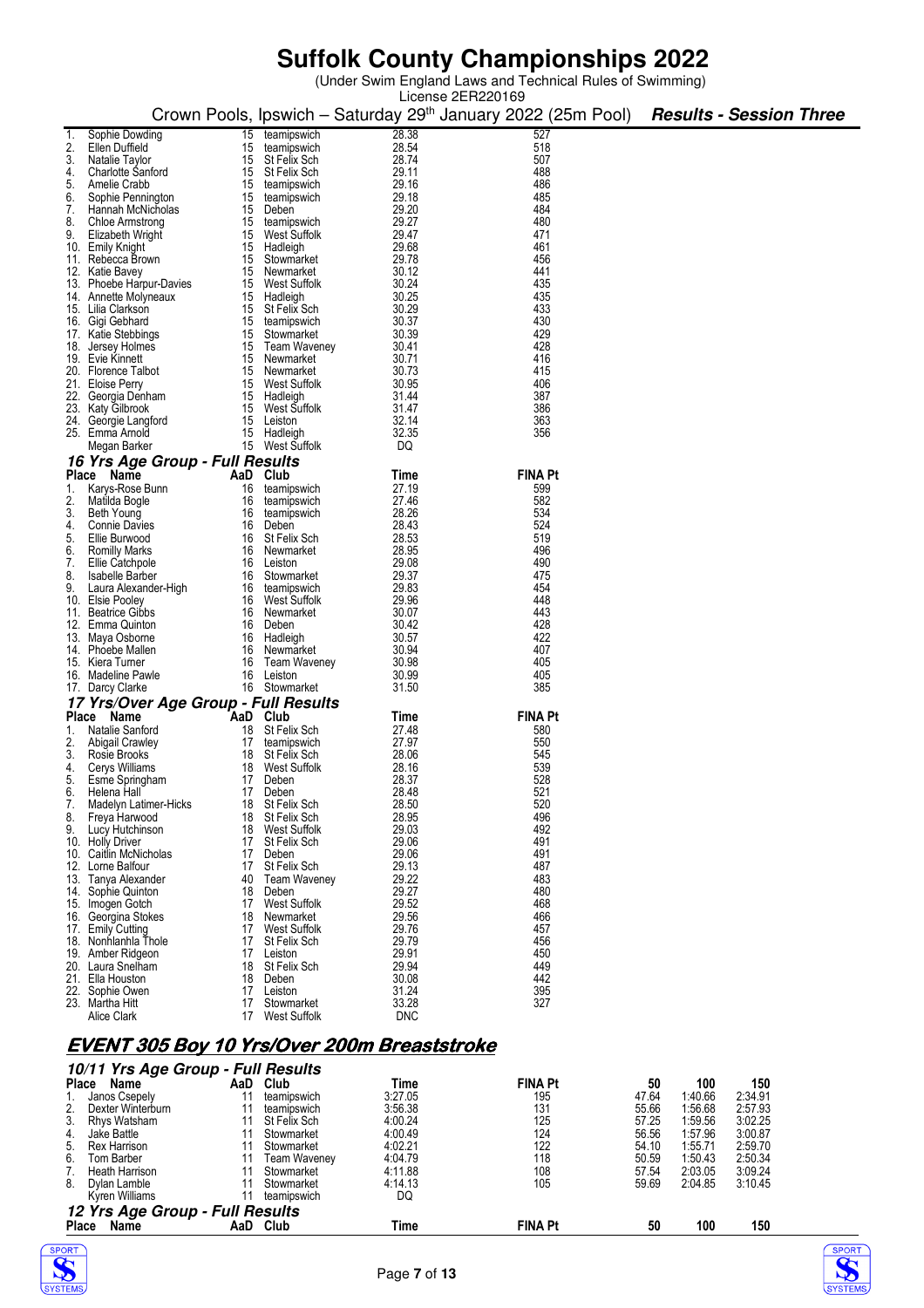|          |                                                       |          |                                    |                       | License 2ER220169                                                        |                |                    |                                |  |
|----------|-------------------------------------------------------|----------|------------------------------------|-----------------------|--------------------------------------------------------------------------|----------------|--------------------|--------------------------------|--|
|          |                                                       |          |                                    |                       | Crown Pools, Ipswich - Saturday 29 <sup>th</sup> January 2022 (25m Pool) |                |                    | <b>Results - Session Three</b> |  |
| 1.<br>2. | Haiden Hall<br>Alexander Gaydon                       | 12<br>12 | Deben<br>teamipswich               | 3:24.52<br>3:24.59    | 202<br>202                                                               | 44.56<br>47.31 | 1:37.32<br>1:39.47 | 2:32.34<br>2:32.95             |  |
| 3.       | <b>Richard Levell</b>                                 | 12       | West Suffolk                       | 3:53.95               | 135                                                                      | 50.10          | 1:50.70            | 2:51.32                        |  |
|          | William Jones                                         |          | 12 teamipswich                     | <b>DNC</b>            |                                                                          |                |                    |                                |  |
|          | Orlando Whiting                                       |          | 12 St Felix Sch                    | DQ                    |                                                                          |                |                    |                                |  |
|          | 13 Yrs Age Group - Full Results<br>Place<br>Name      |          | AaD Club                           | Time                  | <b>FINA Pt</b>                                                           | 50             | 100                | 150                            |  |
| 1.       | <b>Charlie Ruddell</b>                                | 13       | teamipswich                        | 2:47.67               | 368                                                                      | 38.38          | 1:21.00            | 2:04.17                        |  |
| 2.<br>3. | Will Riley                                            | 13       | teamipswich                        | 3:12.21               | 244<br>241                                                               | 43.72<br>44.44 | 1:33.64            | 2:23.33                        |  |
| 4.       | George Everett<br>Finlay Blagg                        | 13<br>13 | West Suffolk<br>Stowmarket         | 3:12.97<br>3:15.49    | 232                                                                      | 43.80          | 1:34.56<br>1:33.72 | 2:25.35<br>2:25.95             |  |
| 5.       | Aidan Scott                                           | 13       | St Felix Sch                       | 3:21.86               | 210                                                                      | 44.38          | 1:37.04            | 2:30.98                        |  |
| 6.<br>7. | Jude Mason<br>Tom Phillips                            | 13       | 13 Stowmarket<br>West Suffolk      | 3:24.02<br>3:32.44    | 204<br>180                                                               | 47.00<br>47.17 | 1:38.58<br>1:42.07 | 2:32.55<br>2:38.72             |  |
| 8.       | <b>Toby Glennerster</b>                               |          | 13 St Felix Sch                    | 3:37.39               | 168                                                                      | 49.19          | 1:46.15            | 2:42.15                        |  |
|          | 14 Yrs Age Group - Full Results                       |          |                                    |                       |                                                                          |                |                    |                                |  |
| Place    | Name                                                  |          | AaD Club                           | Time                  | <b>FINA Pt</b>                                                           | 50             | 100                | 150                            |  |
| 1.<br>2. | Alex Harrop<br>Ben Every                              | 14<br>14 | teamipswich<br>St Felix Sch        | 2:46.81<br>2:54.69    | 373<br>325                                                               | 37.31<br>38.28 | 1:20.73<br>1:23.10 | 2:05.26<br>2:09.11             |  |
| 3.       | Teilo Ruffles-Francis                                 | 14       | Stowmarket                         | 2:57.43               | 310                                                                      | 40.89          | 1:25.52            | 2:11.81                        |  |
| 4.<br>5. | Joseph Clarke<br>Max Nicholls                         | 14       | Stowmarket<br>14 Leiston           | 2:58.43<br>3:03.04    | 305<br>282                                                               | 40.35<br>40.79 | 1:26.62<br>1:28.19 | 2:13.19<br>2:16.74             |  |
| 6.       | Oscar Winterburn                                      | 14       | teamipswich                        | 3:04.20               | 277                                                                      | 42.70          | 1:29.36            | 2:17.03                        |  |
| 7.       | Ewan Coackley                                         | 14       | teamipswich                        | 3:04.76               | 275                                                                      | 40.71          | 1:28.09            | 2:17.27                        |  |
| 8.       | Ethan Thomson<br>Samuel Blackwell                     | 14       | 14 teamipswich<br>West Suffolk     | 3:06.65<br><b>DNC</b> | 266                                                                      | 42.81          | 1:31.78            | 2:21.11                        |  |
|          | Thomas Williams                                       | 14       | West Suffolk                       | DNC                   |                                                                          |                |                    |                                |  |
|          | Logan Broadhurst                                      |          | 14 teamipswich                     | <b>DNF</b>            |                                                                          |                |                    |                                |  |
|          | 15 Yrs Age Group - Full Results<br>Name               |          |                                    |                       |                                                                          |                |                    | 150                            |  |
| 1.       | Place<br>Patch Robinson                               | 15       | AaD Club<br>teamipswich            | Time<br>2:39.98       | <b>FINA Pt</b><br>423                                                    | 50<br>34.92    | 100<br>1:15.15     | 1:57.49                        |  |
| 2.       | Charlie McKinnon                                      | 15       | St Felix Sch                       | 2:41.80               | 409                                                                      | 36.37          | 1:17.39            | 1:59.66                        |  |
| 3.<br>4. | Samuel Everett<br>Nicholas Barber                     | 15<br>15 | West Suffolk<br>Stowmarket         | 2:57.81<br>3:03.40    | 308<br>281                                                               | 40.66<br>41.43 | 1:25.47<br>1:27.31 | 2:12.63<br>2:15.65             |  |
|          | Thomas Spelman                                        |          | 15 Stowmarket                      | DQ                    |                                                                          |                |                    |                                |  |
|          | 16 Yrs Age Group - Full Results                       |          |                                    |                       |                                                                          |                |                    |                                |  |
|          | Place Name                                            |          | AaD Club                           | Time                  | <b>FINA Pt</b>                                                           | 50             | 100                | 150                            |  |
| 1.<br>2. | Luka Page<br>Thomas Deaton                            | 16<br>16 | West Suffolk<br>Newmarket          | 2:35.14<br>2:40.62    | 464<br>418                                                               | 34.29<br>35.76 | 1:13.46<br>1:16.58 | 1:54.34<br>1:58.75             |  |
| 3.       | Archie Chamberlain                                    | 16       | West Suffolk                       | 2:40.84               | 416                                                                      | 35.09          | 1:16.33            | 1:58.13                        |  |
| 4.       | Samuel Tolputt                                        | 16       | Deben                              | 2:54.75               | 325                                                                      | 38.90          | 1:22.54            | 2:07.66                        |  |
| 5.       | Lewis Oliver                                          |          | 16 Newmarket                       | 2:55.62               | 320                                                                      | 37.80          | 1:22.22            | 2:08.46                        |  |
|          | 17 Yrs/Over Age Group - Full Results<br>Place<br>Name |          | AaD Club                           | Time                  | <b>FINA Pt</b>                                                           | 50             | 100                | 150                            |  |
| 1.       | Myles Turner                                          | 22       | West Suffolk                       | 2:23.84               | 582                                                                      | 32.75          | 1:09.85            | 1:46.24                        |  |
| 2.       | Sam Perkins<br>Harvey Hall                            | 20       | teamipswich                        | 2:27.58               | 539<br>522                                                               | 32.86<br>32.53 | 1:10.00            | 1:48.27                        |  |
| 3.<br>4. | Lewis Chapman                                         | 19<br>21 | Deben<br>Stowmarket                | 2:29.16<br>2:33.83    | 476                                                                      | 34.02          | 1:10.60<br>1:12.91 | 1:49.87<br>1:53.03             |  |
| 5.       | Matthew Debenham                                      | 18       | teamipswich                        | 2:38.84               | 432                                                                      | 35.31          | 1:15.89            | 1:57.14                        |  |
| 6.       | Jed Howard<br>James Clay                              | 17       | 17 Team Waveney<br>Stowmarket      | 2:42.12<br>DQ         | 407                                                                      | 36.00          | 1:17.32            | 1:59.63                        |  |
|          |                                                       |          |                                    |                       |                                                                          |                |                    |                                |  |
|          | <b>EVENT 306 Girl 10 Yrs/Over 200m Butterfly</b>      |          |                                    |                       |                                                                          |                |                    |                                |  |
|          | 13 Yrs Age Group - Full Results                       |          |                                    |                       |                                                                          |                |                    |                                |  |
|          | Place Name                                            |          | AaD Club                           | Time                  | <b>FINA Pt</b>                                                           | 50             | 100                | 150                            |  |
| 1.       | Eveline Gaydon                                        | 13       | teamipswich                        | 3:08.26               | 256                                                                      | 42.77          | 1:30.97            | 2:23.13                        |  |
| 2.       | Francesca Barber<br>3. Erin Daynes                    | 13<br>13 | Stowmarket<br>Stowmarket           | 3:13.07<br>3:14.73    | 237<br>231                                                               | 41.91<br>42.84 | 1:32.39<br>1:33.62 | 2:24.27<br>2:25.74             |  |
|          | 14 Yrs Age Group - Full Results                       |          |                                    |                       |                                                                          |                |                    |                                |  |
|          | Place Name                                            |          | AaD Club                           | Time                  | <b>FINA Pt</b>                                                           | 50             | 100                | 150                            |  |
| 1.<br>2. | Amelia Saunders<br>Kiera Broad                        |          | 14 Leiston<br>14 West Suffolk      | 2:49.67               | 350<br>295                                                               | 35.98<br>37.06 | 1:18.86            | 2:05.17                        |  |
| 3.       | <b>Bethany Crawley</b>                                | 14       | teamipswich                        | 2:59.67<br>2:59.87    | 294                                                                      | 38.64          | 1:23.38<br>1:24.09 | 2:12.50<br>2:11.31             |  |
| 4.       | May Richardson                                        | 14       | Stowmarket                         | 3:05.14               | 269                                                                      | 37.65          | 1:23.78            | 2:13.97                        |  |
|          | 5. Layla Dowland                                      |          | 14 Leiston                         | 3:09.24               | 252                                                                      | 39.92          | 1:27.64            | 2:18.16                        |  |
|          | 15 Yrs Age Group - Full Results<br>Place Name         |          | AaD Club                           | Time                  | <b>FINA Pt</b>                                                           | 50             | 100                | 150                            |  |
| 1.       | Sophie Dowding                                        | 15       | teamipswich                        | 2:40.38               | 414                                                                      | 34.05          | 1:13.25            | 1:57.57                        |  |
| 2.       | Eloise Perry                                          | 15       | West Suffolk                       | 2:46.12               | 373                                                                      | 35.41          | 1:16.55            | 2:00.82                        |  |
| 3.<br>4. | Gracie Brinkley<br>Phoebe Harpur-Davies               |          | 15 West Suffolk<br>15 West Suffolk | 2:46.82<br>2:50.81    | 368<br>343                                                               | 36.50<br>34.17 | 1:19.02<br>1:16.16 | 2:04.81<br>2:02.13             |  |
| 5.       | Francesca Freeman                                     |          | 15 West Suffolk                    | 2:52.18               | 335                                                                      | 35.52          | 1:18.31            | 2:04.81                        |  |
| 6.<br>7. | Jersey Holmes                                         | 15       | 15 Team Waveney<br>Newmarket       | 2:52.22<br>3:00.49    | 335<br>291                                                               | 35.86<br>37.17 | 1:19.07<br>1:22.26 | 2:06.51<br>2:10.96             |  |
| 8.       | Florence Talbot<br>Katie Stebbings                    | 15       | Stowmarket                         | 3:05.34               | 268                                                                      | 36.76          | 1:22.53            | 2:13.17                        |  |
| 9.       | <b>Harriet Glennerster</b>                            |          | 15 Team Waveney                    | 3:09.43               | 251                                                                      | 41.28          | 1:30.12            | 2:20.64                        |  |
|          | 16 Yrs Age Group - Full Results                       |          |                                    |                       |                                                                          |                |                    |                                |  |
| 1.       | Place Name<br><b>Romilly Marks</b>                    | 16       | AaD Club<br>Newmarket              | Time<br>2:40.31       | <b>FINA Pt</b><br>415                                                    | 50<br>34.14    | 100<br>1:15.85     | 150<br>1:58.61                 |  |
| 2.       | Isabelle Barber                                       |          | 16 Stowmarket                      | 2:48.71               | 356                                                                      | 35.57          | 1:18.04            | 2:04.86                        |  |
|          | 17 Yrs/Over Age Group - Full Results                  |          |                                    |                       |                                                                          |                |                    |                                |  |
|          | Place Name                                            |          | AaD Club                           | Time                  | <b>FINA Pt</b>                                                           | 50             | 100                | 150                            |  |



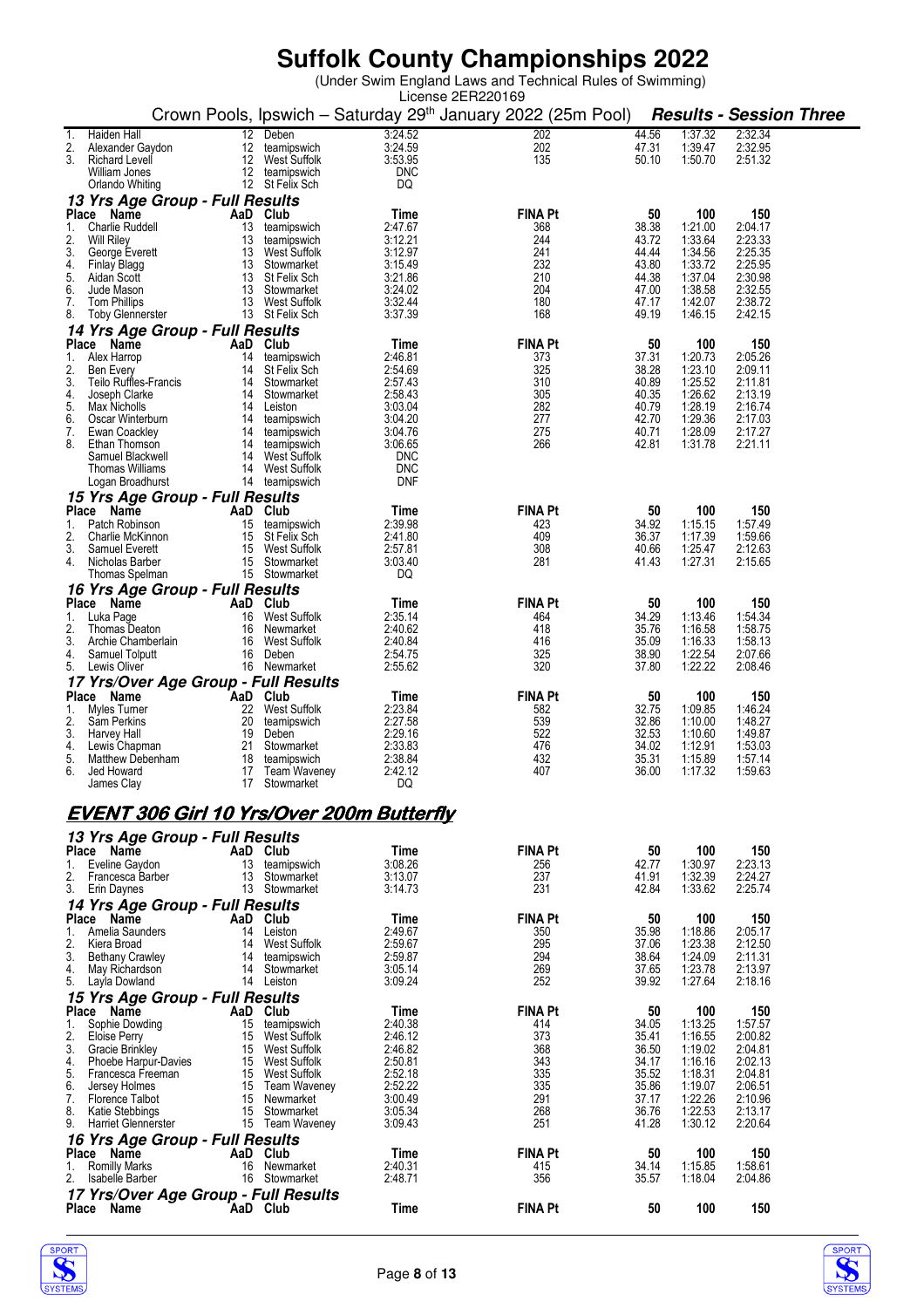|    |                   |    |                 |         | License 2ER220169                                                        |       |         |                                |
|----|-------------------|----|-----------------|---------|--------------------------------------------------------------------------|-------|---------|--------------------------------|
|    |                   |    |                 |         | Crown Pools, Ipswich – Saturday 29 <sup>th</sup> January 2022 (25m Pool) |       |         | <b>Results - Session Three</b> |
|    | Charlotte White   |    | West Suffolk    | 2:21.97 | 598                                                                      | 31.38 | 1:08.13 | 1:45.07                        |
|    | 2. Cervs Williams | 18 | West Suffolk    | 2:32.34 | 484                                                                      | 32.63 | 1:10.78 | 1:51.88                        |
| 3. | Natalie Sanford   | 18 | St Felix Sch    | 2:35.29 | 456                                                                      | 32.89 | 1:11.13 | 1:53.04                        |
| 4. | Tanya Alexander   | 40 | Team Waveney    | 2:43.54 | 391                                                                      | 33.48 | 1:14.53 | 1:58.38                        |
|    | 5. Ella Houston   | 18 | Deben           | 2:49.50 | 351                                                                      | 34.91 | 1:15.74 | 2:01.82                        |
|    | 6. Sophie Barrett | 20 | Stowmarket      | 2:54.86 | 320                                                                      | 36.61 | 1:19.37 | 2:06.21                        |
|    | 7. Molly Peacock  |    | 20 West Suffolk | 2:59.38 | 296                                                                      | 35.40 | 1:20.87 | 2:09.70                        |



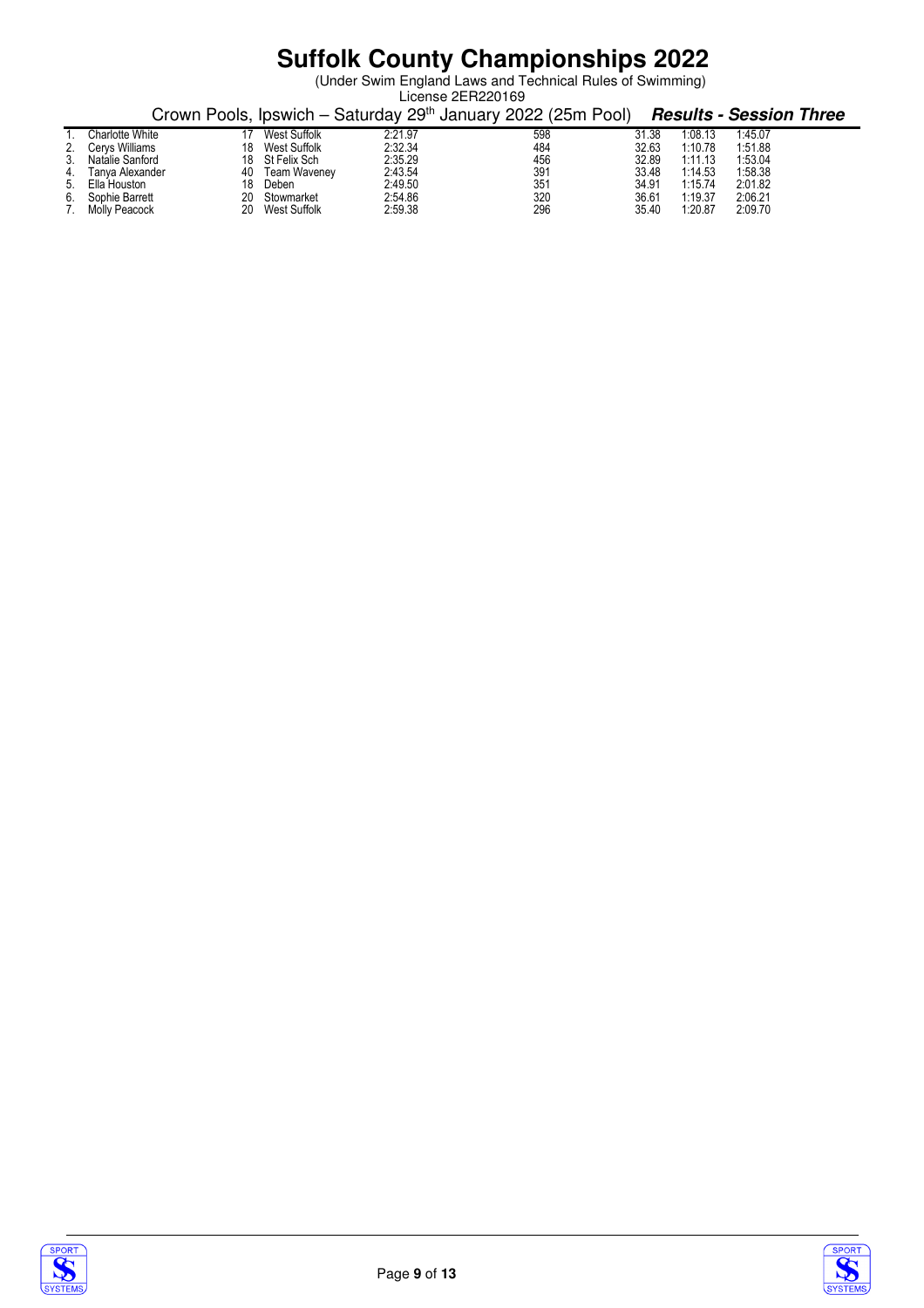(Under Swim England Laws and Technical Rules of Swimming)

License 2ER220169

Crown Pools, Ipswich – Saturday 29th January 2022 (25m Pool) **Results - Session Three**

### **EVENT 308 FINAL OF EVENT 301 Men MC 10/11 Yrs 100m Freestyle**

|              | <b>Full Results</b>  |     |              |         |                |       |
|--------------|----------------------|-----|--------------|---------|----------------|-------|
| <b>Place</b> | Name                 | AaD | Club         | Time    | <b>FINA Pt</b> | 50    |
|              | Janos Csepely        |     | teamipswich  | 1:13.48 | 228            | 35.71 |
|              | Jake Battle          |     | Stowmarket   | 1:20.38 | 174            | 37.92 |
| 3.           | <b>Finley Miller</b> |     | Felixstowe   | 1:24.24 | 151            | 40.00 |
| 4.           | Jacob Wild           |     | Newmarket    | 1:24.61 | 149            | 40.39 |
| 5.           | Diggory Davies       |     | Deben        | 1:25.64 | 144            | 41.06 |
| 6.           | Rhys Watsham         |     | St Felix Sch | 1.25.96 | 142            | 42.06 |
| 7.           | <b>Rex Harrison</b>  |     | Stowmarket   | 1:26.88 | 138            | 41.71 |
| 8.           | Dexter Winterburn    |     | teamipswich  | 1:29.52 | 126            | 42.84 |

#### **EVENT 309 FINAL OF EVENT 301 Men MC 12 Yrs 100m Freestyle**

|              | <b>Full Results</b> |     |                     |         |                |       |
|--------------|---------------------|-----|---------------------|---------|----------------|-------|
| Place        | Name                | AaD | Club                | Time    | <b>FINA Pt</b> | 50    |
| $\mathbf{1}$ | Haiden Hall         | 12  | Deben               | 1:06.88 | 303            | 32.00 |
| 2.           | Alexander Gaydon    | 12  | teamipswich         | 1:08.71 | 279            | 32.97 |
| 3.           | Orlando Whiting     |     | 12 St Felix Sch     | 1:10.00 | 264            | 34.50 |
| 4.           | Attila Mozes        | 12  | teamipswich         | 1:13.77 | 226            | 34.94 |
| 5.           | James Whittaker     | 12  | <b>Team Wavenev</b> | 1:20.10 | 176            | 37.15 |

### **EVENT 310 FINAL OF EVENT 301 Men MC 13 Yrs 100m Freestyle**

|         | <b>Full Results</b>    |     |              |         |                |       |
|---------|------------------------|-----|--------------|---------|----------------|-------|
| Place   | Name                   | AaD | Club         | Time    | <b>FINA Pt</b> | 50    |
| $1_{-}$ | Jude Gunner            | 13  | St Felix Sch | 1:02.87 | 365            | 29.77 |
| 2.      | Sam Jackson            | 13. | Deben        | 1:04.48 | 338            | 30.83 |
| 3.      | Samuel Chamberlain     | 13  | West Suffolk | 1.04.66 | 335            | 31.60 |
| 4.      | Edison Lorejo          | 13  | West Suffolk | 1:05.97 | 316            | 30.28 |
| 5.      | <b>Will Riley</b>      | 13. | teamipswich  | 1:07.00 | 301            | 32.23 |
| 6.      | <b>Isaac Robertson</b> | 13  | Newmarket    | 1:09.84 | 266            | 33.50 |
| 7.      | Finlay Blagg           | 13. | Stowmarket   | 1:14.32 | 221            | 35.74 |
| 8.      | Jude Mason             |     | Stowmarket   | 1:14.63 | 218            | 35.39 |

### **EVENT 311 FINAL OF EVENT 301 Men MC 14 Yrs 100m Freestyle**

|                | <b>Full Results</b> |     |                 |         |                |       |
|----------------|---------------------|-----|-----------------|---------|----------------|-------|
| Place          | Name                | AaD | Club            | Time    | <b>FINA Pt</b> | 50    |
| $\mathbf{1}$ . | Alex Harrop         | 14  | teamipswich     | 56.60   | 500            | 26.96 |
| 2.             | Harry Alexander     | 14  | teamipswich     | 59.79   | 424            | 28.71 |
|                | 3. Rufus Carr       |     | 14 St Felix Sch | 1:00.81 | 403            | 29.59 |
| 4.             | Daniel Turner       |     | 14 Team Waveney | 1:01.66 | 387            | 29.69 |
| 5.             | Oscar Winterburn    | 14  | teamipswich     | 1:01.82 | 384            | 29.87 |
| 6.             | Ben Everv           |     | 14 St Felix Sch | 1:03.07 | 361            | 29.99 |
| 7.             | Evan Aldridge       |     | 14 St Felix Sch | 1:04.52 | 337            | 31.07 |
| 8.             | Ethan Thomson       | 14  | teamipswich     | 1:04.85 | 332            | 31.41 |

### **EVENT 312 FINAL OF EVENT 301 Men MC 15 Yrs 100m Freestyle**

|              | <b>Full Results</b> |     |                 |         |                |       |
|--------------|---------------------|-----|-----------------|---------|----------------|-------|
| <b>Place</b> | Name                | AaD | Club            | Time    | <b>FINA Pt</b> | 50    |
|              | Patch Robinson      | 15  | teamipswich     | 56.89   | 492            | 28.03 |
|              | Jack Osborne        | 15  | Deben           | 57.36   | 480            | 27.71 |
| 3.           | Nathan Birchenough  |     | 15 St Felix Sch | 57.74   | 471            | 28.16 |
| 4.           | Ashton Redhead      | 15  | teamipswich     | 57.90   | 467            | 28.23 |
| 5.           | Noah Mann           | 15  | Newmarket       | 58.86   | 445            | 28.67 |
| 6.           | Charlie Payne       | 15  | Newmarket       | 59.54   | 430            | 28.49 |
| 7.           | <b>Ben Howlett</b>  | 15  | teamipswich     | 1:00.00 | 420            | 28.34 |
| 8.           | Charlie McKinnon    |     | 15 St Felix Sch | 1:01.54 | 389            | 29.44 |

### **EVENT 313 FINAL OF EVENT 301 Men MC 16 Yrs 100m Freestyle**

|                | <b>Full Results</b>    |     |              |       |                |       |
|----------------|------------------------|-----|--------------|-------|----------------|-------|
| <b>Place</b>   | Name                   | AaD | Club         | Time  | <b>FINA Pt</b> | 50    |
| $\mathbf{1}$ . | <b>Matthew Baker</b>   | 16  | West Suffolk | 51.41 | 667            | 25.25 |
| 2.             | William Ellard         | 16  | St Felix Sch | 52.46 | 628            | 24.91 |
| 3.             | Archie Chamberlain     | 16  | West Suffolk | 54.72 | 553            | 26.19 |
| 4.             | Daniel Clayton         | 16  | teamipswich  | 56.05 | 515            | 27.12 |
| 5.             | Joe Flowers            | 16  | St Felix Sch | 57.30 | 482            | 26.75 |
| 6.             | Luka Page              | 16  | West Suffolk | 57.62 | 474            | 27.01 |
| 7.             | Joseph McGonigle       | 16  | Newmarket    | 57.89 | 467            | 27.47 |
| 8.             | <b>August Stephens</b> | 16  | Newmarket    | 58.04 | 464            | 27.55 |



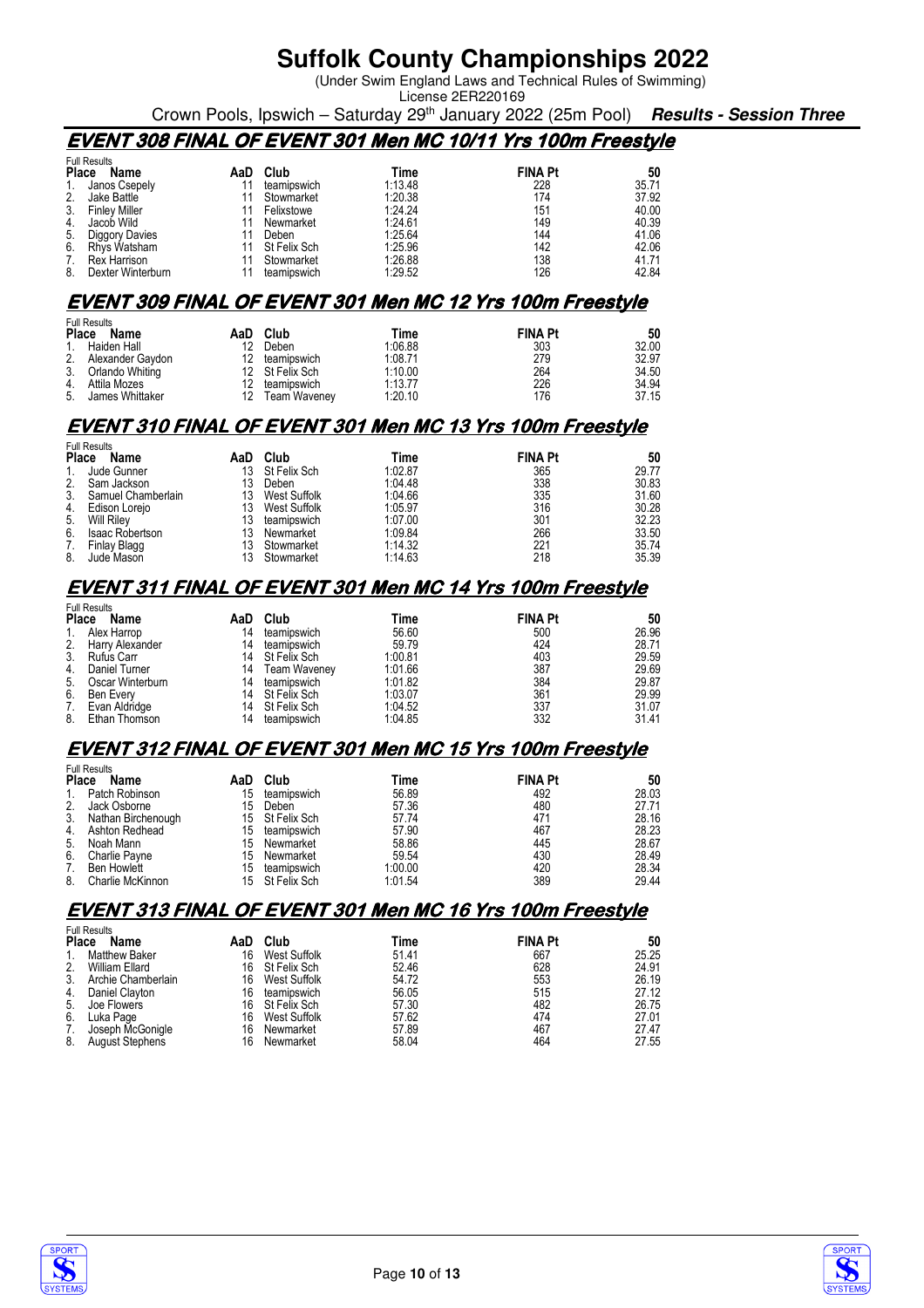(Under Swim England Laws and Technical Rules of Swimming) License 2ER220169

Crown Pools, Ipswich – Saturday 29th January 2022 (25m Pool) **Results - Session Three**

### **EVENT 314 FINAL OF EVENT 301 Men MC 17 Yrs/Over 100m Freestyle**

| <b>Full Results</b>                                         |     |                     |              |       |                                                                  |       |
|-------------------------------------------------------------|-----|---------------------|--------------|-------|------------------------------------------------------------------|-------|
| Place<br>Name                                               | AaD | Club                | <b>Class</b> | Time  | <b>FINA Pt</b>                                                   | 50    |
| Thomas Page                                                 | 18  | West Suffolk        |              | 52.91 | 612                                                              | 25.25 |
| 2.<br>Marin De Villard                                      | 17  | St Felix Sch        |              | 53.20 | 602                                                              | 25.56 |
| 3.<br>Jordan Catchpole                                      | 23  | Team Waveney        | 14           | 53.43 | 595                                                              | 25.99 |
| Joseph Bavey<br>4.                                          | 17  | Newmarket           |              | 53.86 | 580                                                              | 25.48 |
| 5.<br>Jake Thomas-Mansfield                                 | 22  | <b>West Suffolk</b> |              | 53.90 | 579                                                              | 25.95 |
| 6.<br>Myles Turner                                          | 22  | <b>West Suffolk</b> |              | 54.25 | 568                                                              | 26.43 |
| Jack Pallant<br>7.                                          | 18  | Team Waveney        |              | 55.11 | 542                                                              | 26.21 |
| 8.<br>Joseph Kenny                                          | 17  | St Felix Sch        |              | 55.43 | 532                                                              | 26.50 |
| <b>Multi-Classification by British Para-Swimming Points</b> |     |                     |              |       |                                                                  |       |
| Place<br>Name                                               | AaD | Club                | <b>Class</b> | Time  | <b>BDPoints</b>                                                  | 50    |
| Jordan Catchpole                                            | 23  | <b>Team Waveney</b> | 14           | 53.43 | 926                                                              | 25.99 |
|                                                             |     |                     |              |       |                                                                  |       |
|                                                             |     |                     |              |       | <b>EVENT 315 FINAL OF EVENT 304 Girl 10/11 Yrs 50m Freestyle</b> |       |
| <b>Full Results</b>                                         |     |                     |              |       |                                                                  |       |
| Place<br>Name                                               | AaD | Club                |              | Time  | <b>FINA Pt</b>                                                   |       |
| Nina Allen<br>1.                                            | 11  | Newmarket           |              | 33.71 | 314                                                              |       |
| 2.<br>Izzy Gebhard                                          | 11  | teamipswich         |              | 35.28 | 274                                                              |       |
| 3.<br>Maelys Jacquet                                        | 11  | Felixstowe          |              | 35.32 | 273                                                              |       |
| Poppy Moore<br>4.                                           | 11  | West Suffolk        |              | 35.34 | 273                                                              |       |
| 5.<br><b>Iolanthe Alty</b>                                  | 11  | teamipswich         |              | 35.65 | 266                                                              |       |
| 6.<br>Beau Waterhouse                                       | 11  | Newmarket           |              | 35.76 | 263                                                              |       |
| 7.<br>Anabelle Wan                                          | 11  | Felixstowe          |              | 35.92 | 260                                                              |       |
| 8.<br>India Clement                                         | 10  | West Suffolk        |              | 36.28 | 252                                                              |       |

### **EVENT 316 FINAL OF EVENT 304 Girl 12 Yrs 50m Freestyle**

|             | <b>Full Results</b>        |     |                |       |                |  |  |
|-------------|----------------------------|-----|----------------|-------|----------------|--|--|
| Place       | Name                       | AaD | Club           | Time  | <b>FINA Pt</b> |  |  |
| $1_{\cdot}$ | Erin Barber                | 12. | Newmarket      | 30.11 | 441            |  |  |
| 2.          | Lily Steel                 | 12  | teamipswich    | 31.08 | 401            |  |  |
| 3.          | Grace Mutton               | 12  | teamipswich    | 32.26 | 359            |  |  |
| 3.          | Nicole Peddelty            |     | 12 teamipswich | 32.26 | 359            |  |  |
|             | 5. Anniston Coleman        | 12. | Newmarket      | 33.12 | 331            |  |  |
| 6.          | <b>Charlotte Catchpole</b> | 12  | Leiston        | 33.30 | 326            |  |  |
| 7.          | Emily Sinclair             | 12. | West Suffolk   | 33.56 | 318            |  |  |
| 8.          | Maggie Marshall            | 12  | teamipswich    | 34.85 | 284            |  |  |

### **EVENT 317 FINAL OF EVENT 304 Girl 13 Yrs 50m Freestyle**

| i uli NGOURO |                        |     |                |       |                |  |
|--------------|------------------------|-----|----------------|-------|----------------|--|
| Place        | Name                   | AaD | Club           | Time  | <b>FINA Pt</b> |  |
| 1.           | Emilia Johnson         | 13  | St Felix Sch   | 29.94 | 449            |  |
|              | 2. Rose Romanus        | 13  | teamipswich    | 30.03 | 445            |  |
| 3.           | Clementine Lovell      |     | 13 teamipswich | 30.39 | 429            |  |
| 4.           | Amelia Lewis           |     | 13 teamipswich | 30.42 | 428            |  |
| 5.           | Chloe Knight           |     | 13 Hadleigh    | 30.49 | 425            |  |
| 6.           | Aimee Burgess          |     | 13 teamipswich | 30.73 | 415            |  |
| 7.           | Miley Wilson-Mansfield | 13  | Newmarket      | 30.88 | 409            |  |
| 8.           | Jemima Lashmar         | 13  | teamipswich    | 31.06 | 402            |  |

### **EVENT 318 FINAL OF EVENT 304 Girl 14 Yrs 50m Freestyle**

| <b>Full Results</b>    |                                                                       |              |                              |                |  |  |  |
|------------------------|-----------------------------------------------------------------------|--------------|------------------------------|----------------|--|--|--|
| Name                   | AaD                                                                   | Club         | Time                         | <b>FINA Pt</b> |  |  |  |
| Darcy Gladwell         | 14                                                                    |              | 28.46                        | 523            |  |  |  |
| <b>Isabel Thomas</b>   | 14                                                                    | Newmarket    | 28.60                        | 515            |  |  |  |
|                        | 14                                                                    | Newmarket    | 29.47                        | 471            |  |  |  |
|                        | 14                                                                    | Leiston      | 29.52                        | 468            |  |  |  |
|                        | 14                                                                    | teamipswich  | 29.85                        | 453            |  |  |  |
| May Richardson         |                                                                       |              | 30.40                        | 429            |  |  |  |
| Kiera Broad            | 14                                                                    | West Suffolk | 30.47                        | 426            |  |  |  |
| <b>Bethany Crawley</b> | 14                                                                    | teamipswich  | 30.69                        | 417            |  |  |  |
|                        | <b>Place</b><br>Adrija Raudonyte<br>Amelia Saunders<br>Evie Armstrong |              | teamipswich<br>14 Stowmarket |                |  |  |  |

### **EVENT 319 FINAL OF EVENT 304 Girl 15 Yrs 50m Freestyle**

| <b>Full Results</b>      |                                   |             |                                                      |                |  |  |  |
|--------------------------|-----------------------------------|-------------|------------------------------------------------------|----------------|--|--|--|
| Name                     | AaD                               | Club        | Time                                                 | <b>FINA Pt</b> |  |  |  |
| Sophie Dowding           | 15                                | teamipswich | 28.30                                                | 531            |  |  |  |
| Ellen Duffield           | 15                                | teamipswich | 28.42                                                | 525            |  |  |  |
| Natalie Taylor           |                                   |             | 28.58                                                | 516            |  |  |  |
| Chloe Armstrong          |                                   |             | 28.89                                                | 499            |  |  |  |
| <b>Charlotte Sanford</b> |                                   |             | 28.94                                                | 497            |  |  |  |
| Amelie Crabb             | 15                                | teamipswich | 29.01                                                | 493            |  |  |  |
| Hannah McNicholas        | 15                                | Deben       | 29.07                                                | 490            |  |  |  |
|                          | 15                                | teamipswich | 29.12                                                | 488            |  |  |  |
|                          | <b>Place</b><br>Sophie Pennington |             | 15 St Felix Sch<br>15 teamipswich<br>15 St Felix Sch |                |  |  |  |



 $F_{\rm eff}$ 

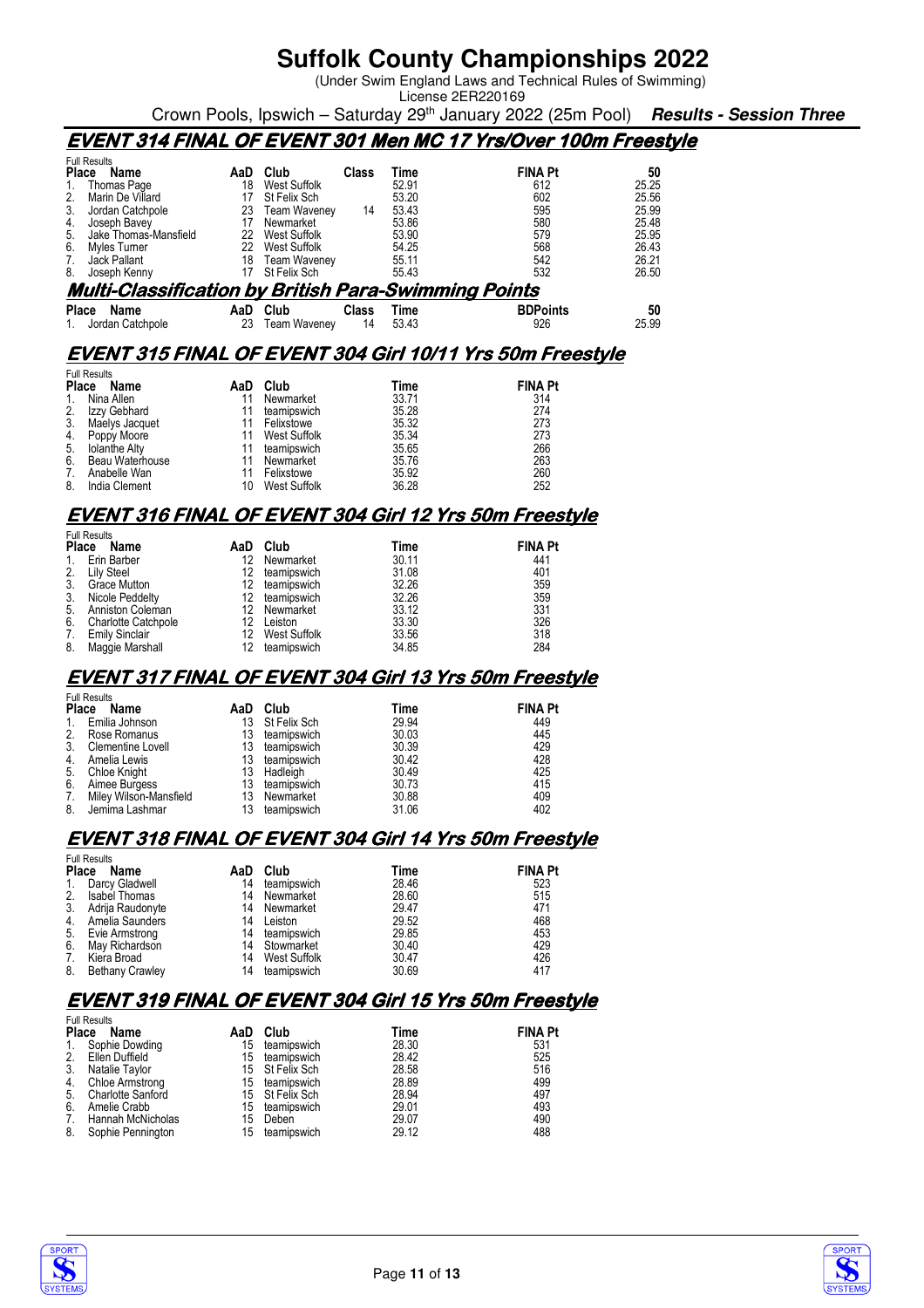(Under Swim England Laws and Technical Rules of Swimming) License 2ER220169

Crown Pools, Ipswich – Saturday 29th January 2022 (25m Pool) **Results - Session Three**

### **EVENT 320 FINAL OF EVENT 304 Girl 16 Yrs 50m Freestyle**

|                | <b>Full Results</b>  |     |                 |       |                |  |  |  |
|----------------|----------------------|-----|-----------------|-------|----------------|--|--|--|
| <b>Place</b>   | Name                 | AaD | Club            | Time  | <b>FINA Pt</b> |  |  |  |
| $\mathbf{1}$ . | Karvs-Rose Bunn      | 16  | teamipswich     | 27.20 | 599            |  |  |  |
| 2.             | Matilda Bogle        | 16  | teamipswich     | 27.36 | 588            |  |  |  |
| 3.             | Beth Young           | 16  | teamipswich     | 27.92 | 553            |  |  |  |
| 4.             | <b>Connie Davies</b> | 16  | Deben           | 27.95 | 552            |  |  |  |
| 5.             | Ellie Burwood        |     | 16 St Felix Sch | 28.54 | 518            |  |  |  |
| 6.             | <b>Romilly Marks</b> | 16  | Newmarket       | 28.82 | 503            |  |  |  |
| 7.             | Ellie Catchpole      | 16  | Leiston         | 29.03 | 492            |  |  |  |
| 8.             | Isabelle Barber      | 16  | Stowmarket      | 29.63 | 463            |  |  |  |

#### **EVENT 321 FINAL OF EVENT 304 Girl 17 Yrs/Over 50m Freestyle**

| <b>Full Results</b> |  |  |  |  |  |
|---------------------|--|--|--|--|--|
| <b>FINA Pt</b>      |  |  |  |  |  |
|                     |  |  |  |  |  |
|                     |  |  |  |  |  |
|                     |  |  |  |  |  |
|                     |  |  |  |  |  |
|                     |  |  |  |  |  |
|                     |  |  |  |  |  |
|                     |  |  |  |  |  |
|                     |  |  |  |  |  |
| 522                 |  |  |  |  |  |

#### **EVENT 322 FINAL OF EVENT 303 Boy 10/11 Yrs 50m Butterfly**

| <b>Full Results</b>  |                      |     |                 |       |                |
|----------------------|----------------------|-----|-----------------|-------|----------------|
| <b>Place</b><br>Name |                      | AaD | Club            | Time  | <b>FINA Pt</b> |
| $1_{\cdot}$          | Jake Battle          |     | Stowmarket      | 40.70 | 152            |
| 2.                   | James Vellacott      |     | teamipswich     | 42.78 | 131            |
| 3 <sub>1</sub>       | <b>Byron Miller</b>  | 11  | Hadleigh        | 43.85 | 122            |
| 4.                   | Tom Barber           |     | 11 Team Waveney | 44.17 | 119            |
| 5.                   | Diggory Davies       |     | Deben           | 45.09 | 112            |
| 6.                   | <b>Finley Miller</b> |     | Felixstowe      | 47.52 | 95             |
| 6.                   | Louis Palmer         |     | West Suffolk    | 47.52 | 95             |
| 8.                   | Rex Harrison         |     | Stowmarket      | 48.54 | 89             |

#### **EVENT 323 FINAL OF EVENT 303 Boy 12 Yrs 50m Butterfly**

| <b>Full Results</b><br>Place<br>Name | AaD Club        | Time       | <b>FINA Pt</b> |
|--------------------------------------|-----------------|------------|----------------|
| 1. Orlando Whiting                   | 12 St Felix Sch | 35.43      | 231            |
| 2. Haiden Hall                       | 12 Deben        | 38.68      | 177            |
| 3. Oliver Butt                       | 12 Deben        | 42.69      | 132            |
| James Whittaker                      | 12 Team Waveney | <b>DNC</b> |                |

#### **EVENT 324 FINAL OF EVENT 303 Boy 13 Yrs 50m Butterfly**

| <b>Full Results</b> |                       |     |                 |       |                |
|---------------------|-----------------------|-----|-----------------|-------|----------------|
| Place               | Name                  | AaD | Club            | Time  | <b>FINA Pt</b> |
| $\mathbf{1}$ .      | Jude Gunner           | 13  | St Felix Sch    | 31.09 | 342            |
| 2.                  | Edison Lorejo         | 13  | West Suffolk    | 33.46 | 274            |
|                     | 3. Samuel Chamberlain |     | 13 West Suffolk | 34.26 | 255            |
| 4.                  | Sam Jackson           | 13  | Deben           | 35.40 | 231            |
| 5.                  | <b>Will Riley</b>     | 13  | teamipswich     | 35.73 | 225            |
| 6.                  | Isaac Robertson       | 13  | Newmarket       | 36.30 | 215            |
| 7.                  | Finlay Blagg          | 13  | Stowmarket      | 36.83 | 205            |
| 8.                  | George Everett        | 13  | West Suffolk    | 37.18 | 200            |

#### **EVENT 325 FINAL OF EVENT 303 Boy 14 Yrs 50m Butterfly**

|             | <b>Full Results</b> |     |                 |       |                |  |
|-------------|---------------------|-----|-----------------|-------|----------------|--|
| Place       | Name                | AaD | Club            | Time  | <b>FINA Pt</b> |  |
| $1_{\cdot}$ | Alex Harrop         | 14  | teamipswich     | 29.52 | 399            |  |
| 2.          | Daniel Turner       |     | 14 Team Waveney | 30.80 | 352            |  |
| 3.          | Oscar Winterburn    |     | 14 teamipswich  | 30.81 | 351            |  |
| 4.          | Harry Alexander     | 14  | teamipswich     | 31.12 | 341            |  |
| 5.          | Ben Every           |     | 14 St Felix Sch | 31.77 | 320            |  |
| 6.          | Ethan Thomson       | 14  | teamipswich     | 33.52 | 273            |  |
| 7.          | Rufus Carr          |     | 14 St Felix Sch | 33.75 | 267            |  |
| 8.          | Evan Aldridge       |     | 14 St Felix Sch | 34.43 | 252            |  |

### **EVENT 326 FINAL OF EVENT 303 Boy 15 Yrs 50m Butterfly**

|              | <b>Full Results</b> |     |                 |       |                |
|--------------|---------------------|-----|-----------------|-------|----------------|
| <b>Place</b> | Name                | AaD | Club            | Time  | <b>FINA Pt</b> |
| $1_{\cdot}$  | Jack Osborne        | 15  | Deben           | 28.28 | 454            |
| 2.           | Patch Robinson      |     | 15 teamipswich  | 29.45 | 402            |
| 3.           | Charlie Payne       |     | 15 Newmarket    | 29.66 | 394            |
| 4.           | Nathan Birchenough  |     | 15 St Felix Sch | 29.93 | 383            |
| 5.           | Ben Butcher         |     | 15 West Suffolk | 30.31 | 369            |
| 6.           | Noah Mann           |     | 15 Newmarket    | 30.74 | 354            |
| 7.           | <b>Ben Howlett</b>  | 15  | teamipswich     | 30.77 | 353            |
| 8.           | Samuel Black        |     | 15 Stowmarket   | 31.88 | 317            |